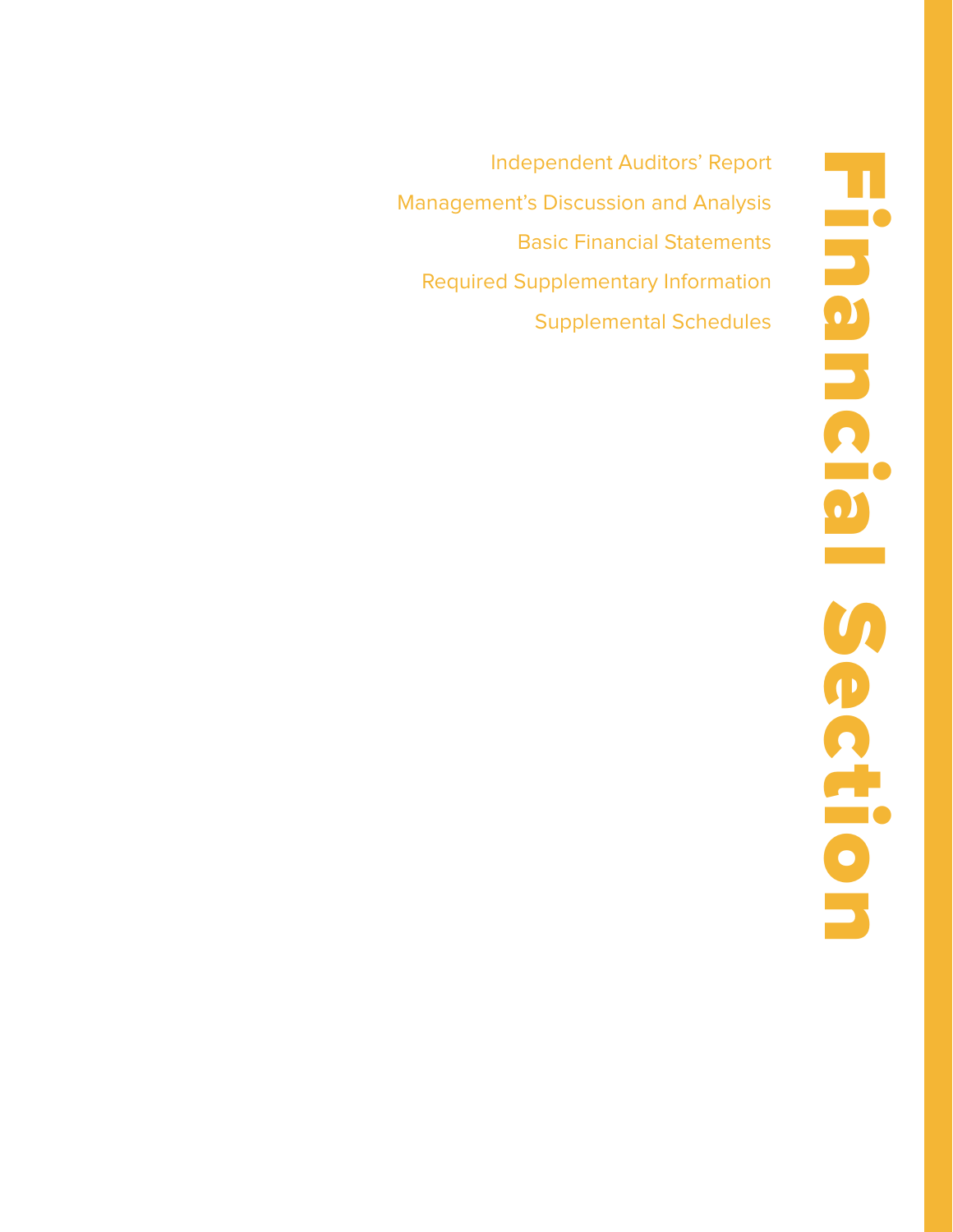

**CliftonLarsonAllen LLP CLAconnect.com** 

#### **INDEPENDENT AUDITORS' REPORT**

The Board of Trustees Texas Municipal Retirement System Austin, Texas

#### **Report on the Audit of the Financial Statements**  *Opinion*

We have audited the accompanying financial statements of the Texas Municipal Retirement System (TMRS), which comprise the statement of fiduciary net position and the related statement of changes in fiduciary net position as of and for the year ended December 31, 2021, and the related notes to the financial statements, which collectively comprise the TMRS' basic financial statements, as listed in the table of contents.

In our opinion, the financial statements referred to above present fairly, in all material respects, the fiduciary net position of the TMRS as of December 31, 2021, and the changes in fiduciary net position for the year then ended in accordance with accounting principles generally accepted in the United States of America.

#### *Basis for Opinion*

We conducted our audit in accordance with auditing standards generally accepted in the United States of America (GAAS). Our responsibilities under those standards are further described in the Auditors' Responsibilities for the Audit of the Financial Statements section of our report. We are required to be independent of the TMRS and to meet our other ethical responsibilities, in accordance with the relevant ethical requirements relating to our audit. We believe that the audit evidence we have obtained is sufficient and appropriate to provide a basis for our audit opinion.

#### *Responsibilities of Management for the Financial Statements*

Management is responsible for the preparation and fair presentation of the financial statements in accordance with accounting principles generally accepted in the United States of America, and for the design, implementation, and maintenance of internal control relevant to the preparation and fair presentation of financial statements that are free from material misstatement, whether due to fraud or error.

In preparing the financial statements, management is required to evaluate whether there are conditions or events, considered in the aggregate, that raise substantial doubt about the TMRS' ability to continue as a going concern for twelve months beyond the financial statement date, including any currently known information that may raise substantial doubt shortly thereafter.



 CLA is an independent member of Nexia International, a leading, global network of independent accounting and consulting firms. See nexia.com/member-firm-disclaimer for details.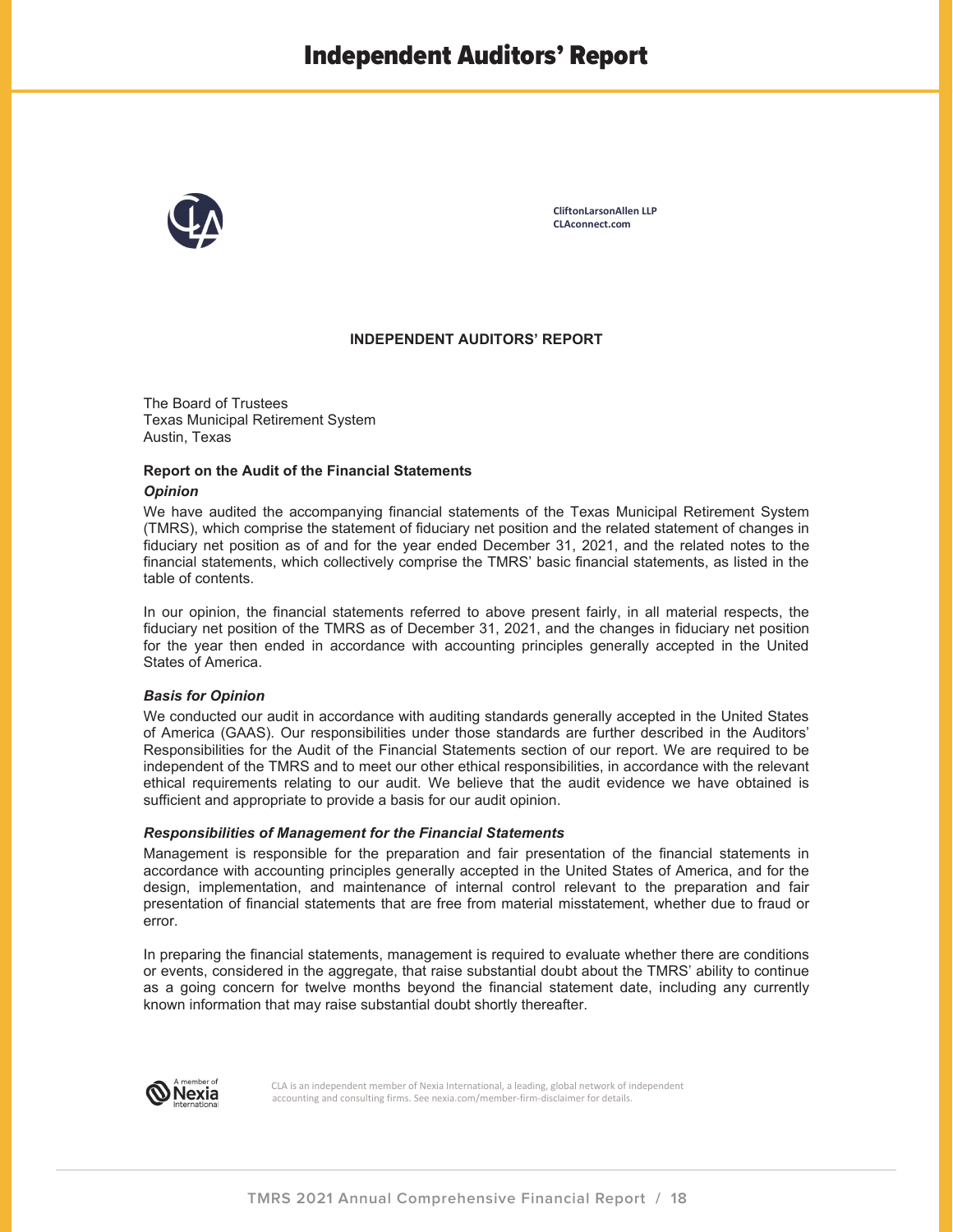# Independent Auditors' Report

CONTINUED

Board of Trustees Texas Municipal Retirement System

#### *Auditors' Responsibilities for the Audit of the Financial Statements*

Our objectives are to obtain reasonable assurance about whether the financial statements as a whole are free from material misstatement, whether due to fraud or error, and to issue an auditors' report that includes our opinion. Reasonable assurance is a high level of assurance but is not absolute assurance and therefore is not a guarantee that an audit conducted in accordance with GAAS will always detect a material misstatement when it exists. The risk of not detecting a material misstatement resulting from fraud is higher than for one resulting from error, as fraud may involve collusion, forgery, intentional omissions, misrepresentations, or the override of internal control. Misstatements are considered material if there is a substantial likelihood that, individually or in the aggregate, they would influence the judgment made by a reasonable user based on the financial statements.

In performing an audit in accordance with GAAS, we:

- Exercise professional judgment and maintain professional skepticism throughout the audit.
- Identify and assess the risks of material misstatement of the financial statements, whether due to fraud or error, and design and perform audit procedures responsive to those risks. Such procedures include examining, on a test basis, evidence regarding the amounts and disclosures in the financial statements.
- x Obtain an understanding of internal control relevant to the audit in order to design audit procedures that are appropriate in the circumstances, but not for the purpose of expressing an opinion on the effectiveness of the TMRS' internal control. Accordingly, no such opinion is expressed.
- Evaluate the appropriateness of accounting policies used and the reasonableness of significant accounting estimates made by management, as well as evaluate the overall presentation of the financial statements.
- Conclude whether, in our judgment, there are conditions or events, considered in the aggregate, that raise substantial doubt about the TMRS' ability to continue as a going concern for a reasonable period of time.

We are required to communicate with those charged with governance regarding, among other matters, the planned scope and timing of the audit, significant audit findings, and certain internal control related matters that we identified during the audit.

#### *Required Supplementary Information*

Accounting principles generally accepted in the United States of America require that the management's discussion and analysis and money-weighted rate of return – pension trust fund, as listed in the table of contents, be presented to supplement the basic financial statements. Such information is the responsibility of management and, although not a part of the basic financial statements, is required by the Governmental Accounting Standards Board who considers it to be an essential part of financial reporting for placing the basic financial statements in an appropriate operational, economic, or historical context. We have applied certain limited procedures to the required supplementary information in accordance with GAAS, which consisted of inquiries of management about the methods of preparing the information and comparing the information for consistency with management's responses to our inquiries, the basic financial statements, and other knowledge we obtained during our audit of the basic financial statements. We do not express an opinion or provide any assurance on the information because the limited procedures do not provide us with sufficient evidence to express an opinion or provide any assurance.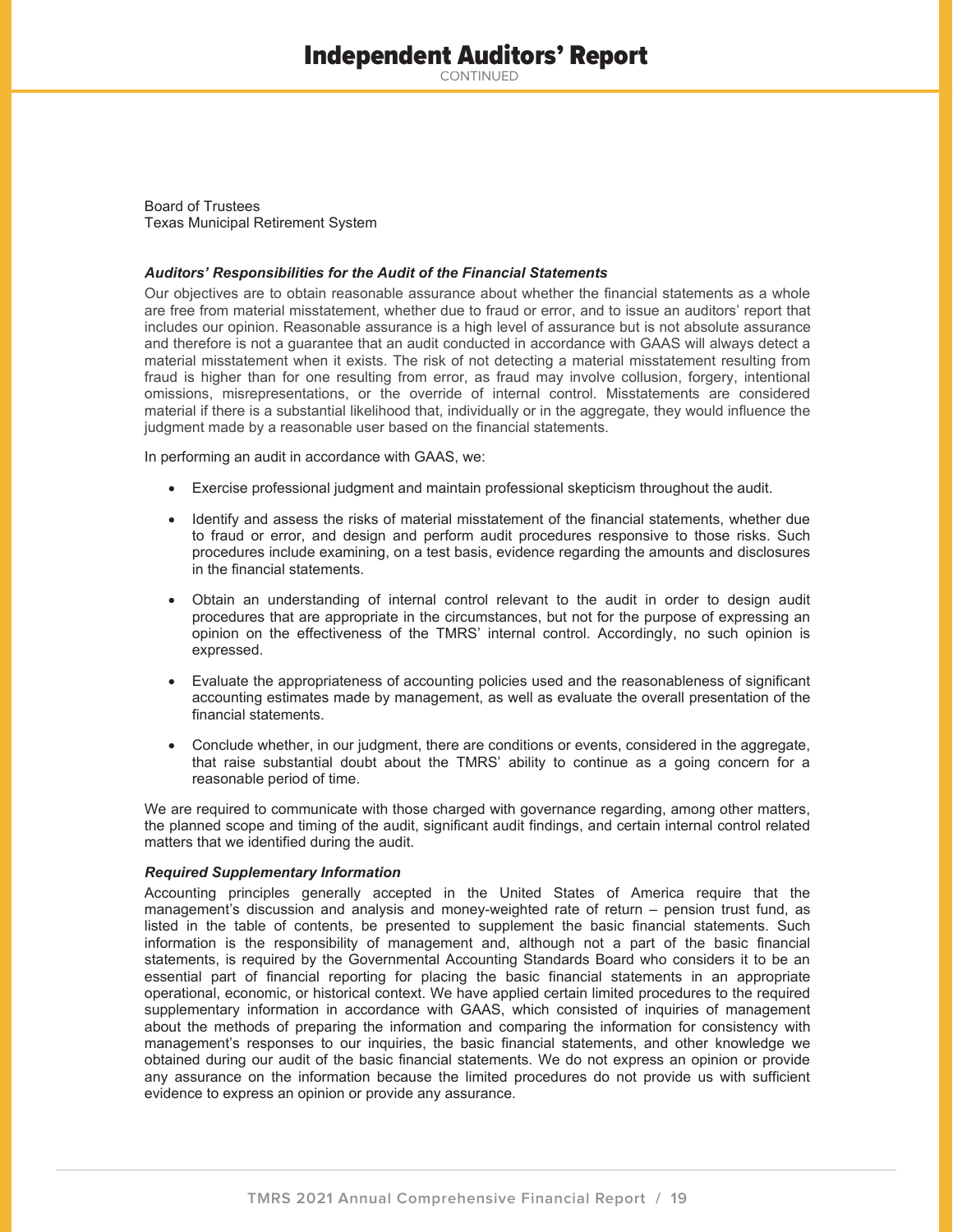# Independent Auditors' Report

CONTINUED

Board of Trustees Texas Municipal Retirement System

#### *Supplementary Information*

Our audit was conducted for the purpose of forming an opinion on the financial statements that collectively comprise the TMRS' basic financial statements. The combined schedule of changes in fiduciary net position, schedule of administrative expenses and investment expenses, and schedule of professional services (supplementary information) are presented for purposes of additional analysis and are not a required part of the basic financial statements. Such information is the responsibility of management and was derived from and relates directly to the underlying accounting and other records used to prepare the basic financial statements. The information has been subjected to the auditing procedures applied in the audit of the basic financial statements and certain additional procedures, including comparing and reconciling such information directly to the underlying accounting and other records used to prepare the basic financial statements or to the basic financial statements themselves, and other additional procedures in accordance with GAAS. In our opinion, the supplementary information is fairly stated, in all material respects, in relation to the basic financial statements as a whole.

#### *Other Information*

Management is responsible for the other information included in the annual report. The other information comprises the introductory, investment, actuarial and statistical sections but does not include the basic financial statements and our auditors' report thereon. Our opinion on the basic financial statements do not cover the other information, and we do not express an opinion or any form of assurance thereon.

In connection with our audit of the basic financial statements, our responsibility is to read the other information and consider whether a material inconsistency exists between the other information and the basic financial statements, or the other information otherwise appears to be materially misstated. If, based on the work performed, we conclude that an uncorrected material misstatement of the other information exists, we are required to describe it in our report.

Viifton Larson Allen LLP

**CliftonLarsonAllen LLP** 

Baltimore, Maryland June 9, 2022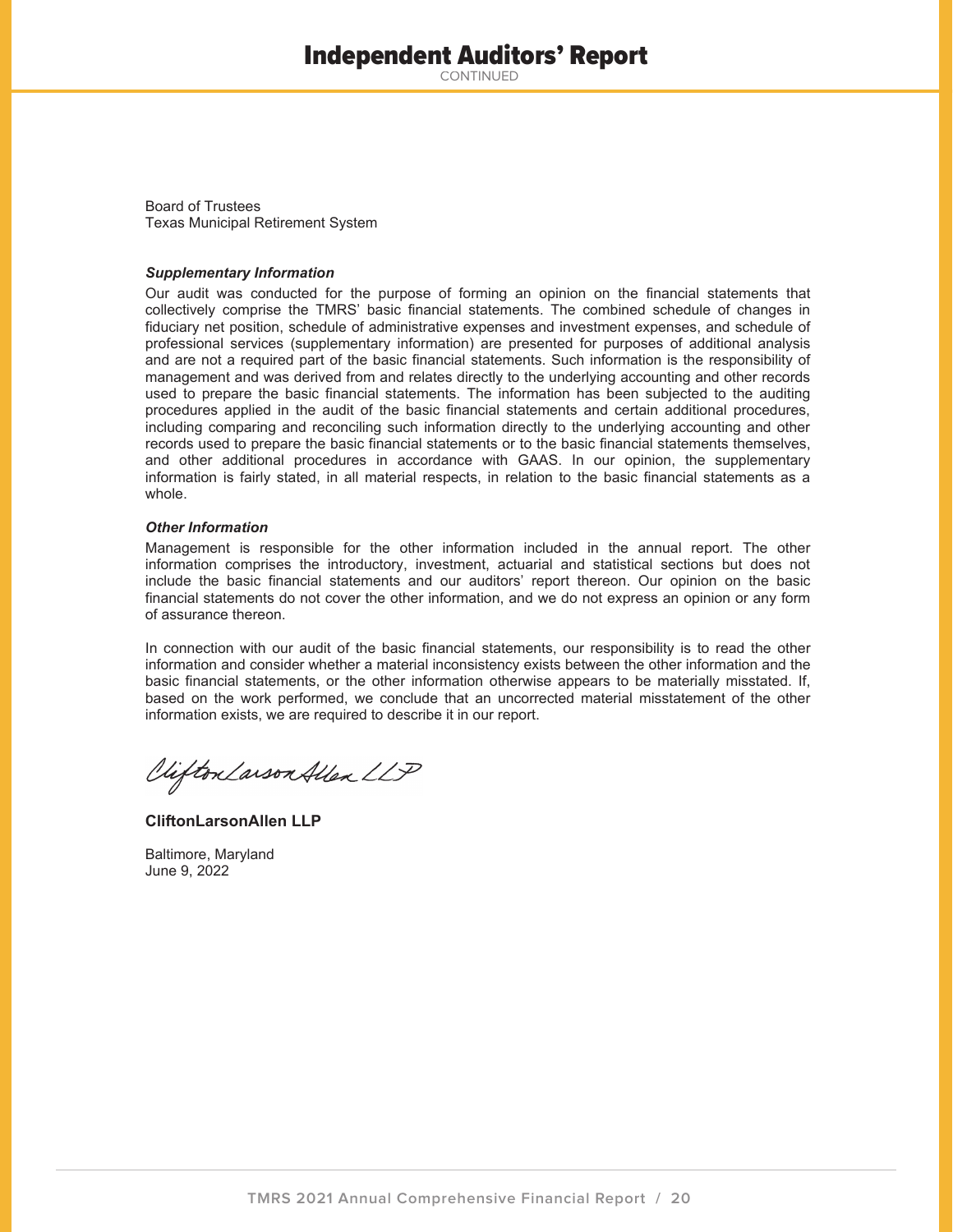Management's Discussion and Analysis (MD&A) provides an overview of the financial activities of the Texas Municipal Retirement System (TMRS) for the year ended December 31, 2021.

MD&A is intended to help the reader understand the key components of TMRS' financial statements and provide a summary of its financial condition. It should be read along with the Executive Director's Letter of Transmittal in the Introductory Section and the Basic Financial Statements that follow.

# **Overview of the Financial Statements**

TMRS administers three Trust Funds: the Pension Trust Fund, the Full Benefit Arrangement Fund (FBAF) and the Supplemental Death Benefits Fund (SDBF). The Pension Trust Fund accounts for the resources available for service and disability retirement benefits to TMRS retirees and their beneficiaries. The FBAF pays benefits that are in excess of the limits established by Section 415(b) of the Internal Revenue Code, and is included with the Pension Trust Fund for presentation purposes only. The SDBF provides a lump sum death benefit to the beneficiaries of active members and retirees of TMRS participating cities that provide supplemental death benefits.

- **•** The Basic Financial Statements:
	- The Statement of Fiduciary Net Position presents the assets available for future payments of benefits to members, retirees and beneficiaries and current liabilities owed as of December 31, 2021.
	- The Statement of Changes in Fiduciary Net Position includes the annual additions (investment income and contributions) and deductions (benefit payments and other expenses) for the year ended December 31, 2021.
	- The Notes to the Financial Statements provide additional information that is essential to a full understanding of the data in the Basic Financial Statements.
- The Required Supplementary Information includes the historical money-weighted investment returns on TMRS' Trust Fund investments.
- The Supplemental Schedules include additional information regarding changes in fiduciary net position by fund, administrative and investment expenses and professional services for the year ended December 31, 2021.

These financial statements and the required disclosures are prepared in accordance with Generally Accepted Accounting Principles and reporting guidelines as set forth by the Governmental Accounting Standards Board (GASB).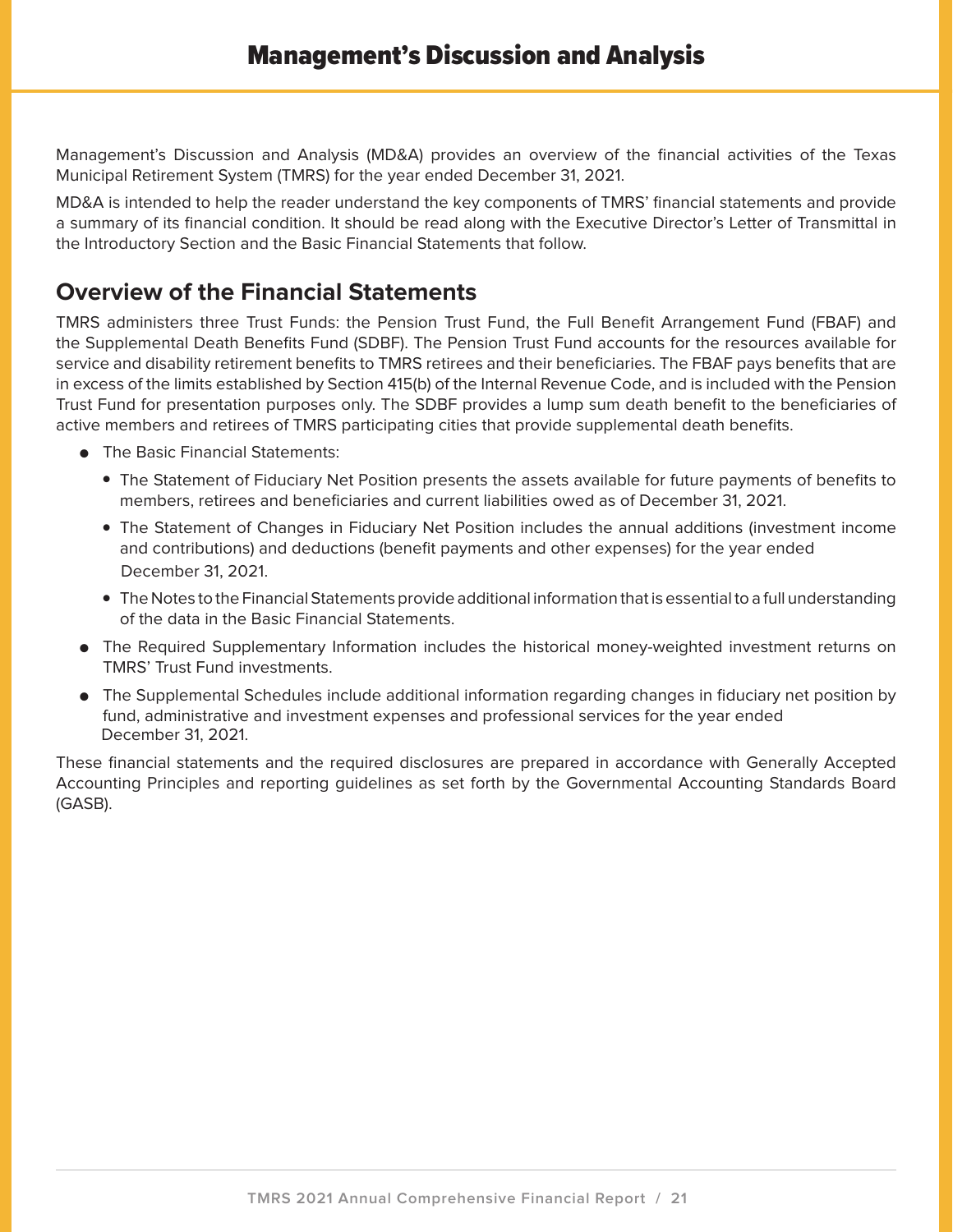# **Financial Highlights**

# **Net Position Restricted for Pensions – Pension Trust Fund**

Tables F-1 and F-2 display a summary of assets, liabilities and fiduciary net position for the Pension Trust Fund (including the FBAF) as of December 31, 2021 and 2020, and a summary of changes in fiduciary net position for the years then ended. The fiduciary net position of the Pension Trust Fund increased by \$4.31 billion from 2020 to 2021, or 12.6%, primarily from investment returns in 2021.

## **Table F-1**

| <b>Summary of Fiduciary Net Position – Pension Trust Fund (dollars in millions)</b><br>As of December 31 |            |            |                               |          |  |  |  |  |  |  |
|----------------------------------------------------------------------------------------------------------|------------|------------|-------------------------------|----------|--|--|--|--|--|--|
|                                                                                                          | 2021       | 2020       | <b>Increase</b><br>(Decrease) | % Change |  |  |  |  |  |  |
| <b>ASSETS</b>                                                                                            |            |            |                               |          |  |  |  |  |  |  |
| Investments, at fair value                                                                               | \$38,790.2 | \$34,522.3 | \$4,267.9                     | 12.4%    |  |  |  |  |  |  |
| Receivables                                                                                              | 524.0      | 832.8      | (308.8)                       | (37.1)   |  |  |  |  |  |  |
| Cash and other assets                                                                                    | 15.7       | 7.8        | 7.9                           | 101.3    |  |  |  |  |  |  |
| Capital assets, net                                                                                      | 9.6        | 7.9        | 1.7                           | 21.5     |  |  |  |  |  |  |
| Total assets                                                                                             | 39,339.5   | 35,370.8   | 3,968.7                       | 11.2     |  |  |  |  |  |  |
| <b>LIABILITIES</b>                                                                                       |            |            |                               |          |  |  |  |  |  |  |
| Payables and other liabilities                                                                           | 741.9      | 1,068.7    | (326.8)                       | (30.6)   |  |  |  |  |  |  |
| Due to depository bank                                                                                   |            | 7.5        | (7.5)                         | (100.0)  |  |  |  |  |  |  |
| Funds held for SDBF                                                                                      | 4.6        | 11.7       | (7.1)                         | (60.7)   |  |  |  |  |  |  |
| <b>Total liabilities</b>                                                                                 | 746.5      | 1,087.9    | (341.4)                       | (31.4)   |  |  |  |  |  |  |
| <b>FIDUCIARY NET POSITION</b>                                                                            | 38,593.0   | \$34,282.9 | \$4,310.1                     | 12.6 %   |  |  |  |  |  |  |

The most significant component of TMRS' fiduciary net position is the fair value of its Trust Fund investment portfolio. The change in investments reflects the net appreciation in the investment portfolio during 2021. The fluctuation of receivables and payables is due primarily to the change in unsettled trades from year to year (i.e., timing of trade activity near year-end).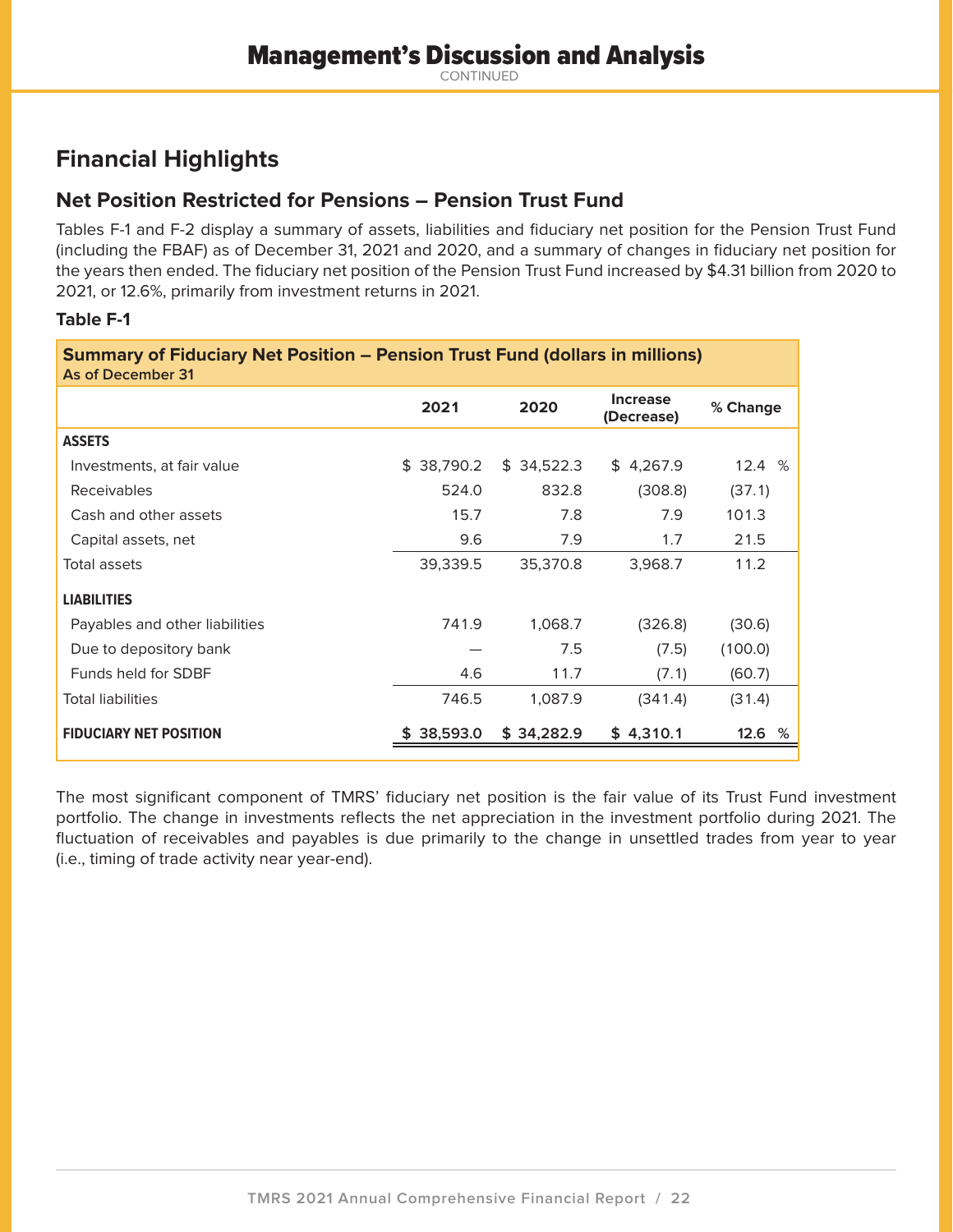### **Table F-2**

| <b>Summary of Changes in Fiduciary Net Position – Pension Trust Fund (dollars in millions)</b><br>For the Year Ended December 31 |      |          |      |            |    |                               |                                 |  |  |
|----------------------------------------------------------------------------------------------------------------------------------|------|----------|------|------------|----|-------------------------------|---------------------------------|--|--|
|                                                                                                                                  | 2021 |          | 2020 |            |    | <b>Increase</b><br>(Decrease) | % Change                        |  |  |
| <b>ADDITIONS</b>                                                                                                                 |      |          |      |            |    |                               |                                 |  |  |
| City contributions                                                                                                               | \$   | 1,076.9  | \$   | 1,191.7    | \$ | (114.8)                       | $(9.6)$ %                       |  |  |
| Member contributions                                                                                                             |      | 492.3    |      | 479.2      |    | 13.1                          | 2.7                             |  |  |
| Net investment income                                                                                                            |      | 4,469.1  |      | 2,414.5    |    | 2,054.6                       | 85.1                            |  |  |
| Other                                                                                                                            |      | 0.5      |      |            |    | 0.5                           | $\hspace{0.1mm}-\hspace{0.1mm}$ |  |  |
| Total additions                                                                                                                  |      | 6,038.8  |      | 4.085.4    |    | 1,953.4                       | 47.8                            |  |  |
| <b>DEDUCTIONS</b>                                                                                                                |      |          |      |            |    |                               |                                 |  |  |
| Retirement benefits                                                                                                              |      | 1,645.3  |      | 1,544.0    |    | 101.3                         | 6.6                             |  |  |
| Member account refunds                                                                                                           |      | 62.3     |      | 56.0       |    | 6.3                           | 11.3                            |  |  |
| Administrative expenses                                                                                                          |      | 20.7     |      | 15.6       |    | 5.1                           | 32.7                            |  |  |
| Income allocated to SDBF                                                                                                         |      | 0.4      |      | 0.7        |    | (0.3)                         | (42.9)                          |  |  |
| <b>Total deductions</b>                                                                                                          |      | 1,728.7  |      | 1,616.3    |    | 112.4                         | 7.0                             |  |  |
| <b>CHANGE IN FIDUCIARY NET POSITION</b>                                                                                          |      | 4,310.1  |      | 2,469.1    |    | 1,841.0                       | 74.6                            |  |  |
| <b>FIDUCIARY NET POSITION</b>                                                                                                    |      |          |      |            |    |                               |                                 |  |  |
| Beginning of year                                                                                                                |      | 34,282.9 |      | 31,813.8   |    | 2,469.1                       | 7.8                             |  |  |
| <b>END OF YEAR</b>                                                                                                               |      | 38,593.0 |      | \$34,282.9 | \$ | 4,310.1                       | 12.6 %                          |  |  |

The change in city contributions is due to lump sum contributions received from cities (\$214.4 million in 2020 compared with \$62.3 million in 2021).

Net investment income includes interest, dividends and net appreciation in the fair value of investments, less investment expenses. The increase in net investment income from 2020 to 2021 is due to the net appreciation experienced over the periods. The time-weighted net investment returns were 12.86% in 2021 and 7.65% in 2020.

The increase in retirement benefits is due to an increase in the number of retirement beneficiaries (from 64,121 in 2020 to 68,092 in 2021), and cost of living adjustments (COLA) that were applied in each year.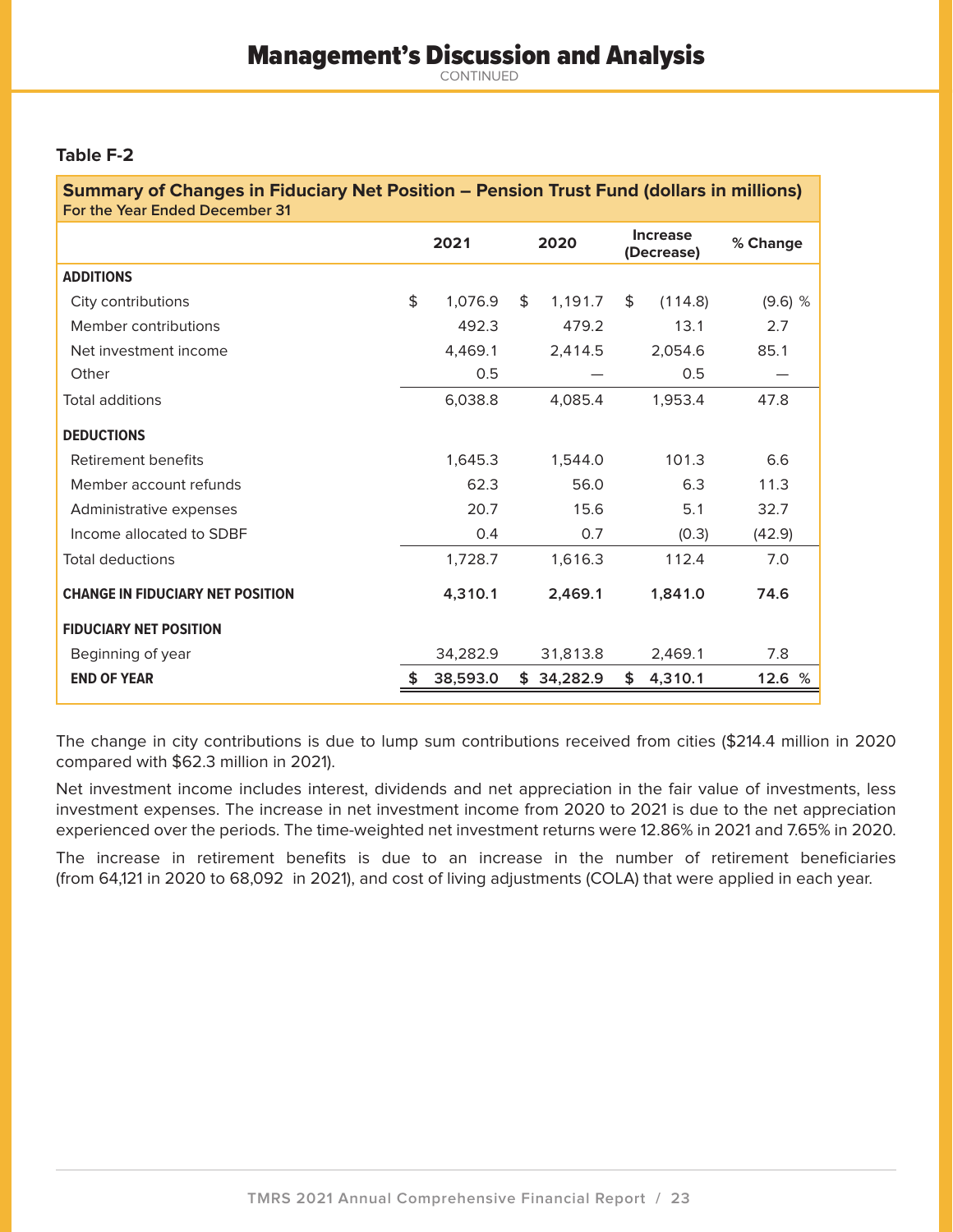# **Net Position – Supplemental Death Benefits Fund**

Tables F-3 and F-4 display a summary of fiduciary net position as of December 31, 2021 and 2020 for the SDBF and a summary of changes in fiduciary net position for the years then ended. The fiduciary net position of the SDBF decreased over the two-year period by 54.0% due to supplemental death benefit payments exceeding contributions.

### **Table F-3**

| <b>Summary of Fiduciary Net Position - SDBF (dollars in millions)</b><br>As of December 31 |  |      |  |        |  |                               |          |  |
|--------------------------------------------------------------------------------------------|--|------|--|--------|--|-------------------------------|----------|--|
|                                                                                            |  | 2021 |  | 2020   |  | <b>Increase</b><br>(Decrease) | % Change |  |
| <b>TOTAL ASSETS AND FIDUCIARY NET POSITION</b>                                             |  | 5.8  |  | \$12.6 |  | (6.8)                         | (54.0) % |  |

### **Table F-4**

| <b>Summary of Changes in Fiduciary Net Position - SDBF (dollars in millions)</b><br>For the Year Ended December 31 |      |       |      |       |    |                               |          |  |  |
|--------------------------------------------------------------------------------------------------------------------|------|-------|------|-------|----|-------------------------------|----------|--|--|
|                                                                                                                    | 2021 |       | 2020 |       |    | <b>Increase</b><br>(Decrease) | % Change |  |  |
| <b>ADDITIONS</b>                                                                                                   |      |       |      |       |    |                               |          |  |  |
| City contributions                                                                                                 | \$   | 10.6  | \$   | 8.9   | \$ | 1.7                           | 19.1 %   |  |  |
| Income allocated from Interest Reserve                                                                             |      | 0.4   |      | 0.7   |    | (0.3)                         | (42.9)   |  |  |
| <b>Total additions</b>                                                                                             |      | 11.0  |      | 9.6   |    | 1.4                           | 14.6     |  |  |
| <b>DEDUCTIONS</b>                                                                                                  |      |       |      |       |    |                               |          |  |  |
| Supplemental death benefits                                                                                        |      | 17.8  |      | 11.1  |    | 6.7                           | 60.4     |  |  |
| <b>Total deductions</b>                                                                                            |      | 17.8  |      | 11.1  |    | 6.7                           | 60.4     |  |  |
| <b>CHANGE IN FIDUCIARY NET POSITION</b>                                                                            |      | (6.8) |      | (1.5) |    | (5.3)                         | (353.3)  |  |  |
| <b>FIDUCIARY NET POSITION</b>                                                                                      |      |       |      |       |    |                               |          |  |  |
| Beginning of year                                                                                                  |      | 12.6  |      | 14.1  |    | (1.5)                         | (10.6)   |  |  |
| <b>END OF YEAR</b>                                                                                                 | \$   | 5.8   | \$   | 12.6  | \$ | (6.8)                         | (54.0) % |  |  |

Contributions from cities participating in the SDBF are based on the payroll of covered members at actuarially determined rates. TMRS' Board of Trustees approved new actuarial assumptions effective with the December 31, 2019 actuarial valuation, increasing the retiree death benefit used in the SDBF rate calculation from \$2,500 to \$7,500. Contribution rates from the 2019 valuation were effective January 1, 2021. The fluctuation in supplemental death benefits over the two-year period is a result of the number and type of claims in those years (active or retired). The SDBF receives a 5% statutory interest allocation from the Interest Reserve Account based on the Fund's average balance during the year.

## **Requests for Information**

MD&A is designed to provide a general overview of TMRS' finances. Questions and requests for additional information should be emailed to finance@tmrs.com.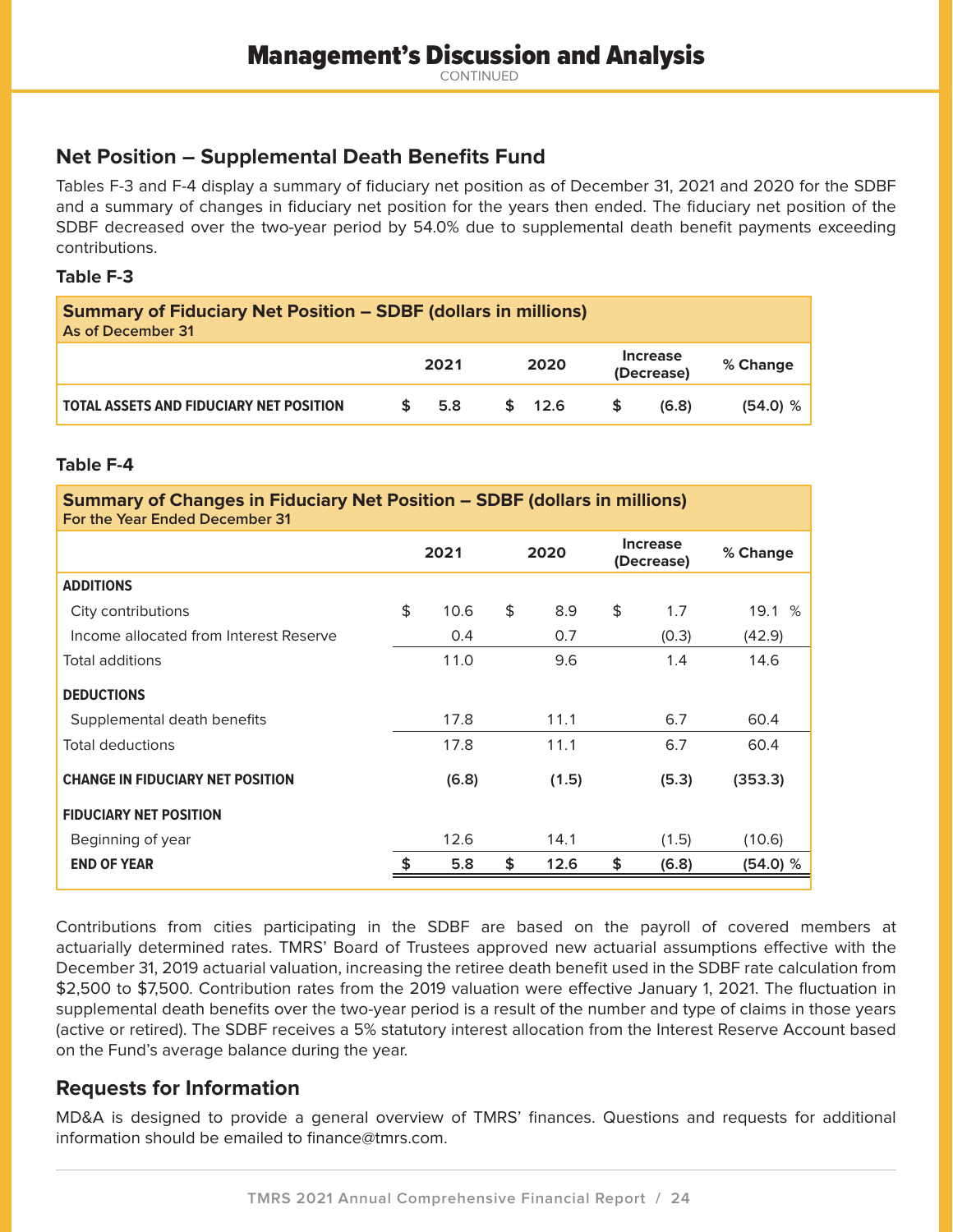## **Table F-5**

| <b>Statement of Fiduciary Net Position</b><br>As of December 31, 2021 |                                     |                                                             |                            |
|-----------------------------------------------------------------------|-------------------------------------|-------------------------------------------------------------|----------------------------|
|                                                                       | <b>Pension</b><br><b>Trust Fund</b> | <b>Supplemental</b><br><b>Death Benefits</b><br><b>Fund</b> | <b>Total</b>               |
| <b>ASSETS</b>                                                         |                                     |                                                             |                            |
| Cash                                                                  | \$<br>9,959,259 \$                  |                                                             | \$<br>9,959,259            |
| Receivables                                                           |                                     |                                                             |                            |
| Contributions                                                         | 140,779,141                         | 1,189,678                                                   | 141,968,819                |
| Interest and dividends                                                | 22,314,890                          |                                                             | 22,314,890                 |
| Unsettled investment trades                                           | 360,869,082                         |                                                             | 360,869,082                |
| <b>Total receivables</b>                                              | 523,963,113                         | 1,189,678                                                   | 525, 152, 791              |
| Investments, at fair value                                            |                                     |                                                             |                            |
| Short term investments                                                | 727,050,696                         |                                                             | 727,050,696                |
| Fixed income securities                                               | 3,336,959,069                       |                                                             | 3,336,959,069              |
| Public equities                                                       | 16,363,719,812                      |                                                             | 16,363,719,812             |
| Non-core fixed income funds                                           | 5,908,218,775                       |                                                             | 5,908,218,775              |
| Other public & private markets funds                                  | 1,785,527,467                       |                                                             | 1,785,527,467              |
| Hedge funds                                                           | 3,150,685,294                       |                                                             | 3,150,685,294              |
| Private equity funds                                                  | 3,140,031,298                       |                                                             | 3,140,031,298              |
| Private real estate funds                                             | 4,378,033,443                       |                                                             | 4,378,033,443              |
| <b>Total investments</b>                                              | 38,790,225,854                      |                                                             | 38,790,225,854             |
| Capital assets, net                                                   | 9,585,115                           |                                                             | 9,585,115                  |
| <b>Other Assets</b>                                                   | 5,748,571                           |                                                             | 5,748,571                  |
| Funds held by Interest Reserve Account                                |                                     | 4,625,805                                                   | 4,625,805                  |
| <b>TOTAL ASSETS</b>                                                   | 39,339,481,912                      | 5,815,483                                                   | 39,345,297,395             |
| <b>LIABILITIES</b>                                                    |                                     |                                                             |                            |
| Accounts payable and other accrued liabilities                        | 21,851,012                          |                                                             | 21,851,012                 |
| Unsettled investment trades payable                                   | 719,990,711                         |                                                             | 719,990,711                |
| Funds held for Supplemental Death Benefits Fund                       | 4,625,805                           |                                                             | 4,625,805                  |
| <b>TOTAL LIABILITIES</b>                                              | 746,467,528                         |                                                             | 746,467,528                |
| <b>FIDUCIARY NET POSITION</b>                                         |                                     |                                                             |                            |
| Net position restricted for pensions                                  | 38,593,014,384                      |                                                             | 38,593,014,384             |
| Fiduciary net position held in trust for other benefits               |                                     | 5,815,483                                                   | 5,815,483                  |
| <b>TOTAL FIDUCIARY NET POSITION</b>                                   | \$38,593,014,384 \$                 |                                                             | 5,815,483 \$38,598,829,867 |

The accompanying notes are an integral part of these financial statements.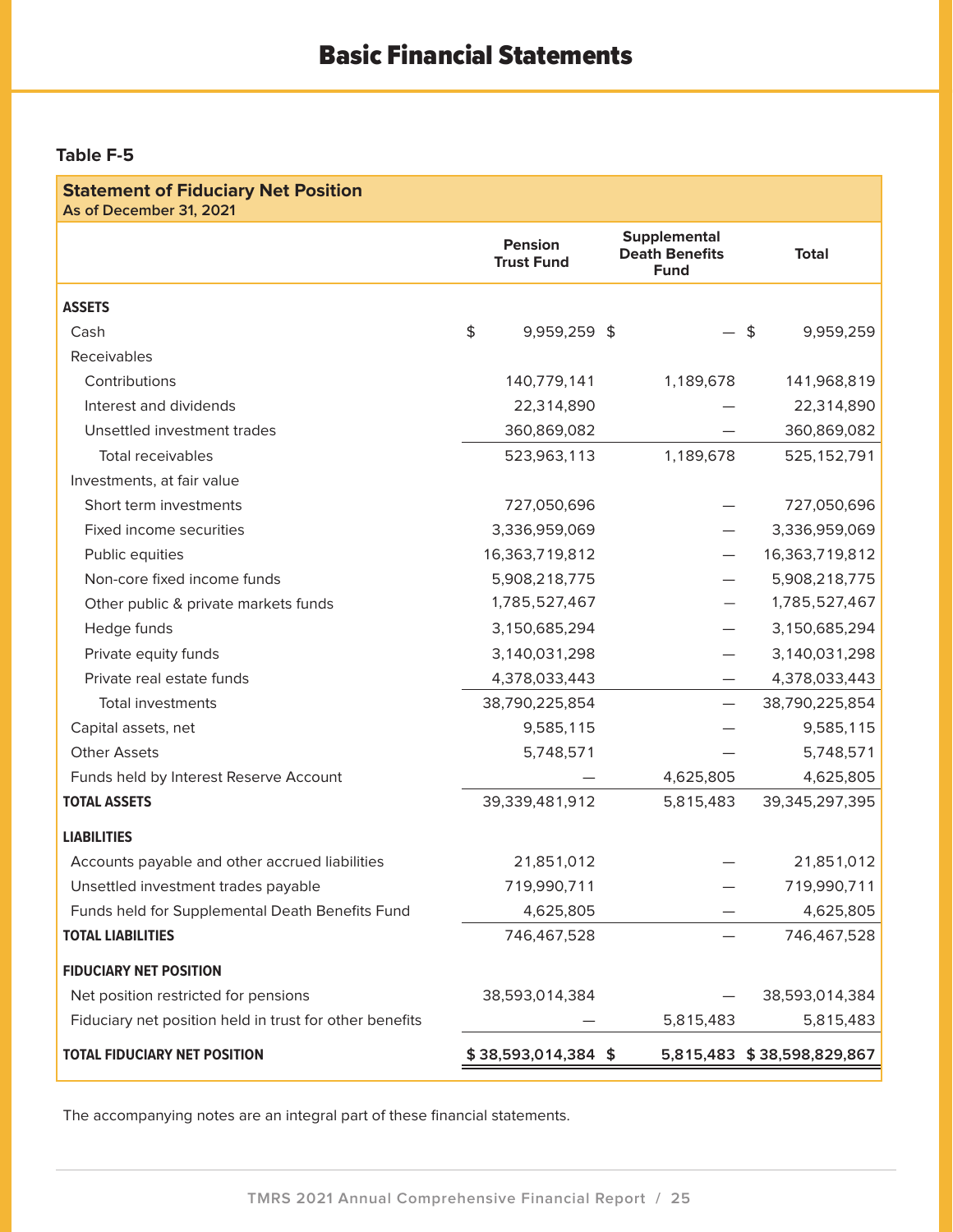# Basic Financial Statements

CONTINUED

## **Table F-6**

| <b>Statement of Changes in Fiduciary Net Position</b><br>For the Year Ended December 31, 2021 |                                     |     |                                                             |    |                  |
|-----------------------------------------------------------------------------------------------|-------------------------------------|-----|-------------------------------------------------------------|----|------------------|
|                                                                                               | <b>Pension</b><br><b>Trust Fund</b> |     | <b>Supplemental</b><br><b>Death Benefits</b><br><b>Fund</b> |    | <b>Total</b>     |
| <b>ADDITIONS</b>                                                                              |                                     |     |                                                             |    |                  |
| Contributions                                                                                 |                                     |     |                                                             |    |                  |
| City                                                                                          | \$<br>1,076,907,798                 | \$  | 10,655,161                                                  | S. | 1,087,562,959    |
| Member                                                                                        | 492,319,722                         |     |                                                             |    | 492,319,722      |
| <b>Total contributions</b>                                                                    | 1,569,227,520                       |     | 10,655,161                                                  |    | 1,579,882,681    |
| Net investment income                                                                         |                                     |     |                                                             |    |                  |
| Net appreciation in fair value of investments                                                 | 4,012,087,723                       |     |                                                             |    | 4,012,087,723    |
| Interest and dividends                                                                        | 499,024,961                         |     |                                                             |    | 499,024,961      |
| Total investment income                                                                       | 4,511,112,684                       |     |                                                             |    | 4,511,112,684    |
| Less investment expense                                                                       | (42,010,847)                        |     |                                                             |    | (42,010,847)     |
| Net investment income                                                                         | 4,469,101,837                       |     |                                                             |    | 4,469,101,837    |
| Other miscellaneous                                                                           | 560,172                             |     |                                                             |    | 560,172          |
| Income allocated from Interest Reserve Account                                                |                                     |     | 418,537                                                     |    | 418,537          |
| <b>TOTAL ADDITIONS</b>                                                                        | 6,038,889,529                       |     | 11,073,698                                                  |    | 6,049,963,227    |
| <b>DEDUCTIONS</b>                                                                             |                                     |     |                                                             |    |                  |
| <b>Retirement benefits</b>                                                                    | 1,645,334,415                       |     |                                                             |    | 1,645,334,415    |
| Supplemental death benefits                                                                   |                                     |     | 17,849,592                                                  |    | 17,849,592       |
| Member account refunds                                                                        | 62,336,087                          |     |                                                             |    | 62,336,087       |
| Administrative expenses                                                                       | 20,679,140                          |     |                                                             |    | 20,679,140       |
| Income allocated to Supplemental Death Benefits Fund                                          | 418,537                             |     |                                                             |    | 418,537          |
| <b>TOTAL DEDUCTIONS</b>                                                                       | 1,728,768,179                       |     | 17,849,592                                                  |    | 1,746,617,771    |
| <b>CHANGE IN FIDUCIARY NET POSITION</b>                                                       | 4,310,121,350                       |     | (6,775,894)                                                 |    | 4,303,345,456    |
| <b>FIDUCIARY NET POSITION</b>                                                                 |                                     |     |                                                             |    |                  |
| Fiduciary net position restricted for pensions                                                |                                     |     |                                                             |    |                  |
| Beginning of year                                                                             | 34,282,893,034                      |     |                                                             |    | 34,282,893,034   |
| End of year                                                                                   | 38,593,014,384                      |     |                                                             |    | 38,593,014,384   |
| Fiduciary net position held in trust for other benefits                                       |                                     |     |                                                             |    |                  |
| Beginning of year                                                                             |                                     |     | 12,591,377                                                  |    | 12,591,377       |
| End of year                                                                                   |                                     |     | 5,815,483                                                   |    | 5,815,483        |
| <b>TOTAL FIDUCIARY NET POSITION</b>                                                           | \$38,593,014,384                    | -\$ | 5,815,483                                                   |    | \$38,598,829,867 |

The accompanying notes are an integral part of these financial statements.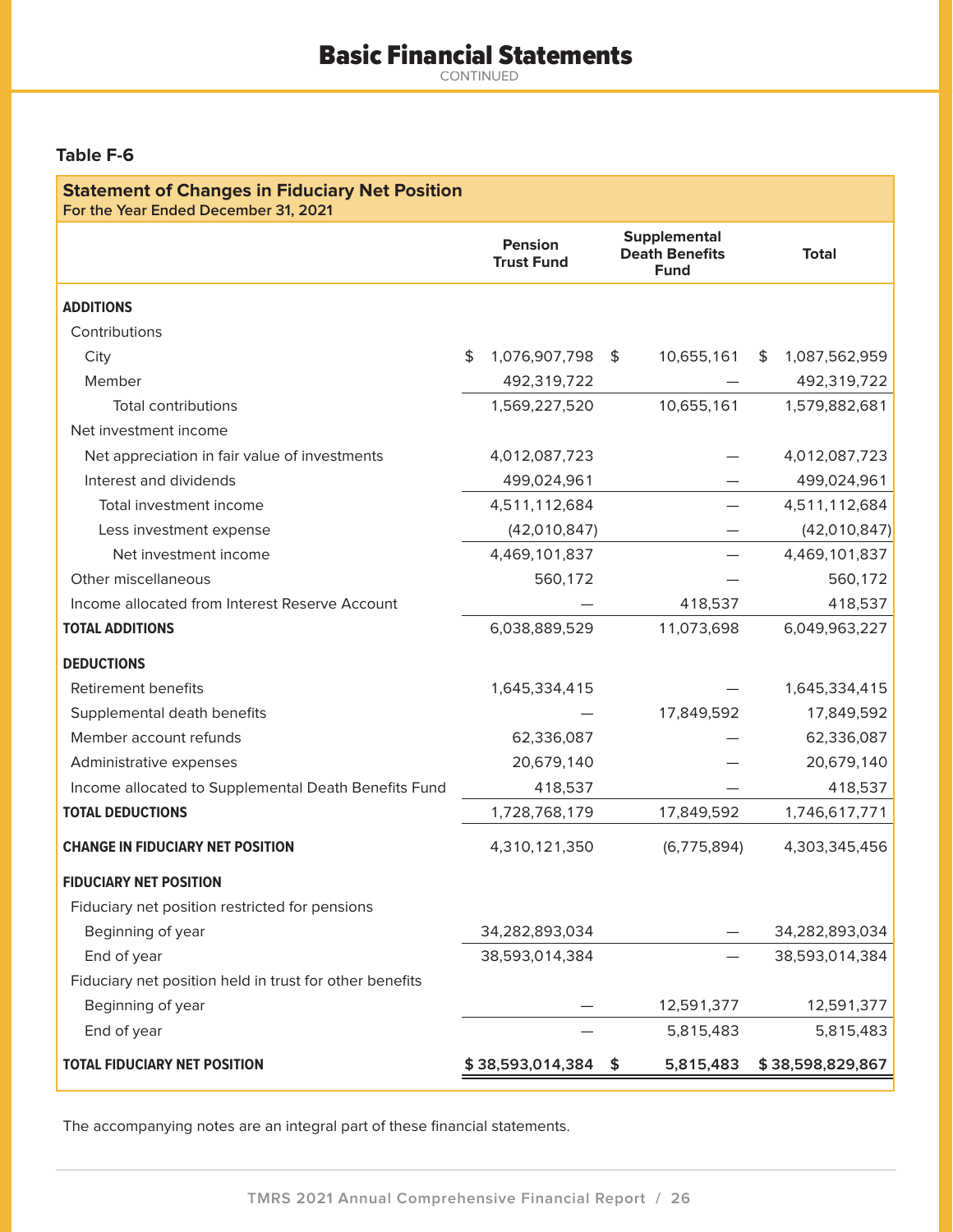# **1. Summary of Significant Accounting Policies**

# **A. Reporting Entity**

The Texas Municipal Retirement System (TMRS) is a statewide public retirement plan created by the State of Texas and administered in accordance with Texas Government Code, Title 8, Subtitle G (TMRS Act) for the benefit of the employees of Texas participating cities. The TMRS Act places the administration and management of TMRS with a six-member Board of Trustees (Board) appointed by the Governor with the advice and consent of the Texas Senate. TMRS does not receive any funding from the State of Texas.

The accompanying financial statements include only the operations of TMRS. TMRS is not a component unit of any other entity and has no component units. TMRS manages three fiduciary trust funds: the Pension Trust Fund, the Full Benefit Arrangement Fund (FBAF) and the Supplemental Death Benefits Fund (SDBF). The FBAF is legally separate from the Pension Trust Fund, but is combined with the Pension Trust Fund for presentation purposes on the Statement of Fiduciary Net Position and the Statement of Changes in Fiduciary Net Position.

# **B. Basis of Accounting**

TMRS' financial statements have been prepared in accordance with accounting principles generally accepted in the United States of America (GAAP), as prescribed by the Governmental Accounting Standards Board (GASB). The Pension Trust Fund and the SDBF are maintained on the accrual basis of accounting. Revenues are recorded when earned and expenses are recorded when incurred, regardless of when payments are made. City and active member contributions are recorded when due, which is in the period the city reports compensation for its member employees. Benefits are recorded when payable, in accordance with TMRS' plan terms. Member account refunds are recorded and paid upon receipt of an approved refund application.

The preparation of financial statements in accordance with GAAP requires management to make estimates and assumptions. These estimates and assumptions affect the reported amounts of assets and liabilities, disclosure of contingent assets and liabilities at the date of the financial statements, and the reported amounts of revenues and expenses during the reporting period. Actual results could differ from those estimates.

TMRS invests city and active member contributions in a diversified investment portfolio. Investments are exposed to various risks, such as interest rate risk, credit risk and market volatility risk. Due to the risks associated with certain investments, changes in the fair value of investments will occur in the future and any such changes could materially affect the amounts reported in the Statement of Fiduciary Net Position and the Statement of Changes in Fiduciary Net Position.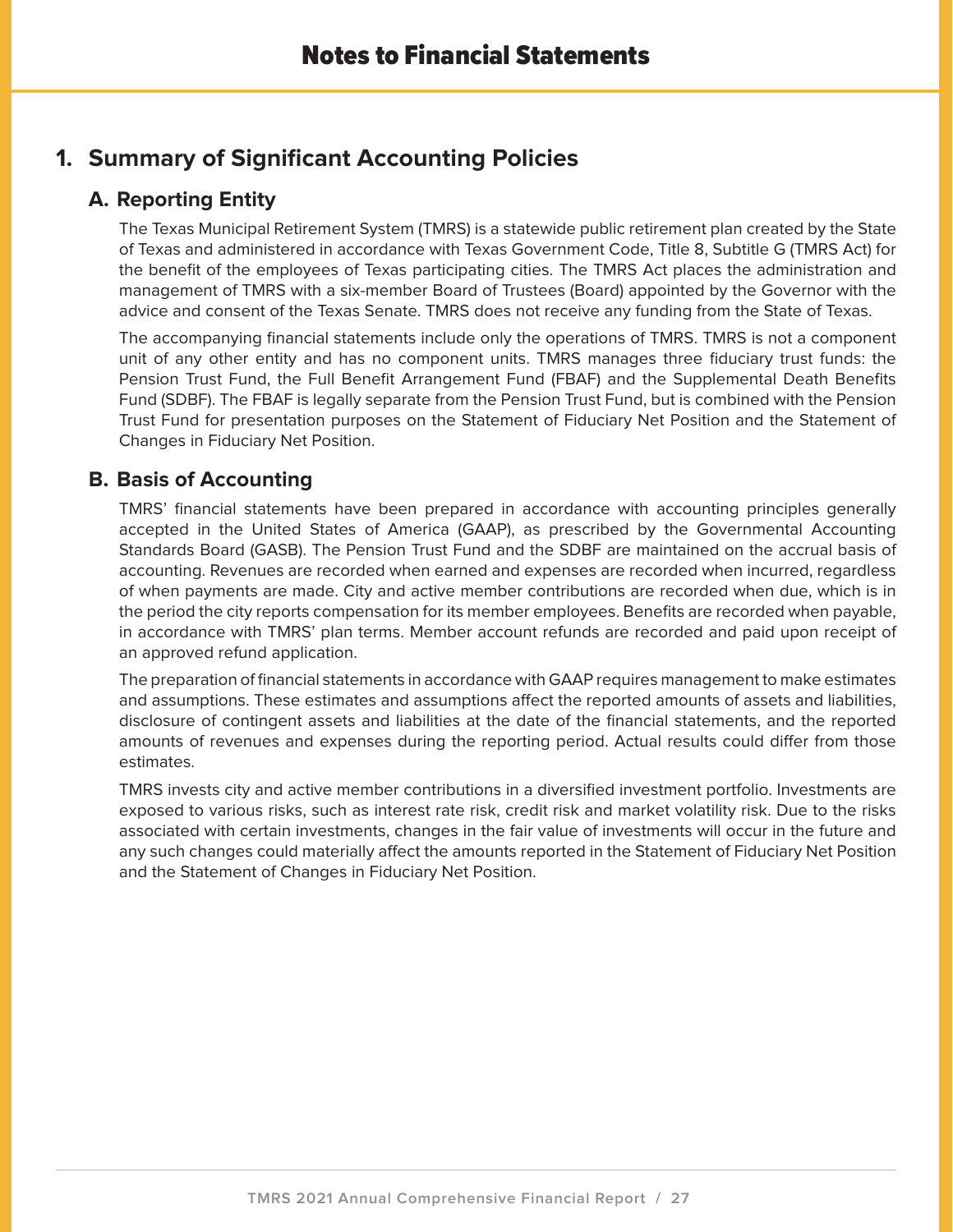# **C. Basis of Presentation**

TMRS maintains separate funds that are segregated for the purpose of carrying out specific activities or complying with applicable statutory guidelines or restrictions.

The following is a brief description of each fund.

### **Fiduciary Fund — Pension Trust Fund**

The Pension Trust Fund records the resources held in trust for the benefit of TMRS' active members, vested terminated members, retirees and beneficiaries (Members). The TMRS Act does not create legally required reserves, but establishes the following accounts:

**Benefit Accumulation Fund (BAF).** The activity affecting each participating city's reserve fund is recorded in the BAF. The BAF is increased by contributions from participating cities and active members and decreased by benefit payments and refunds. Effective each December 31, the Board approves an interest credit or debit to the BAF, allocated to each city in proportion to its BAF balance at January 1 of that year. The BAF received an approximate 12.26% interest credit effective December 31, 2021.

**Supplemental Disability Benefits Fund.** Effective January 1, 1988, the TMRS Act was amended to terminate the Supplemental Disability Benefits Fund and closed participation to new members. There have been no contributions to this fund since 1987, but supplemental disability benefit payments continue to be paid. The TMRS Act requires that a 5% interest credit be allocated to the Supplemental Disability Benefits Fund effective each December 31 based on the average balance in the fund during the year.

**Endowment Fund.** The Endowment Fund accumulates unallocated investment income in the Interest Reserve Account and escheated member balances in the Perpetual Endowment Account.

**Expense Fund.** The Expense Fund records the expenses incurred for TMRS' administration. The Board authorizes transfers from the Endowment Fund's Interest Reserve Account to the Expense Fund for the amount estimated to cover annual administrative expenses.

## **Fiduciary Fund — Full Benefit Arrangement Fund (FBAF)**

Any portion of a retiree's annual retirement benefit that exceeds the limit set by Section 415(b) of the Internal Revenue Code (IRC) cannot be paid from the Pension Trust Fund. In accordance with the TMRS Act and IRC Section 415(m), cities pay these excess amounts through a separate fund. The FBAF receives contributions from cities and pays benefits from such contributions for any benefits exceeding the Section 415(b) limit.

## **Fiduciary Fund — Supplemental Death Benefits Fund (SDBF)**

The SDBF records the resources available to pay supplemental death benefit claims for covered members and retirees. Cities may elect, by ordinance, to provide a supplemental death benefit (SDB) for their active members and may also cover retirees. The TMRS Act requires that a 5% interest credit be allocated to the SDBF effective each December 31 based on the average balance in the SDBF during the year. SDB payments are payable only from the SDBF and are not an obligation of, or a claim against, other TMRS funds.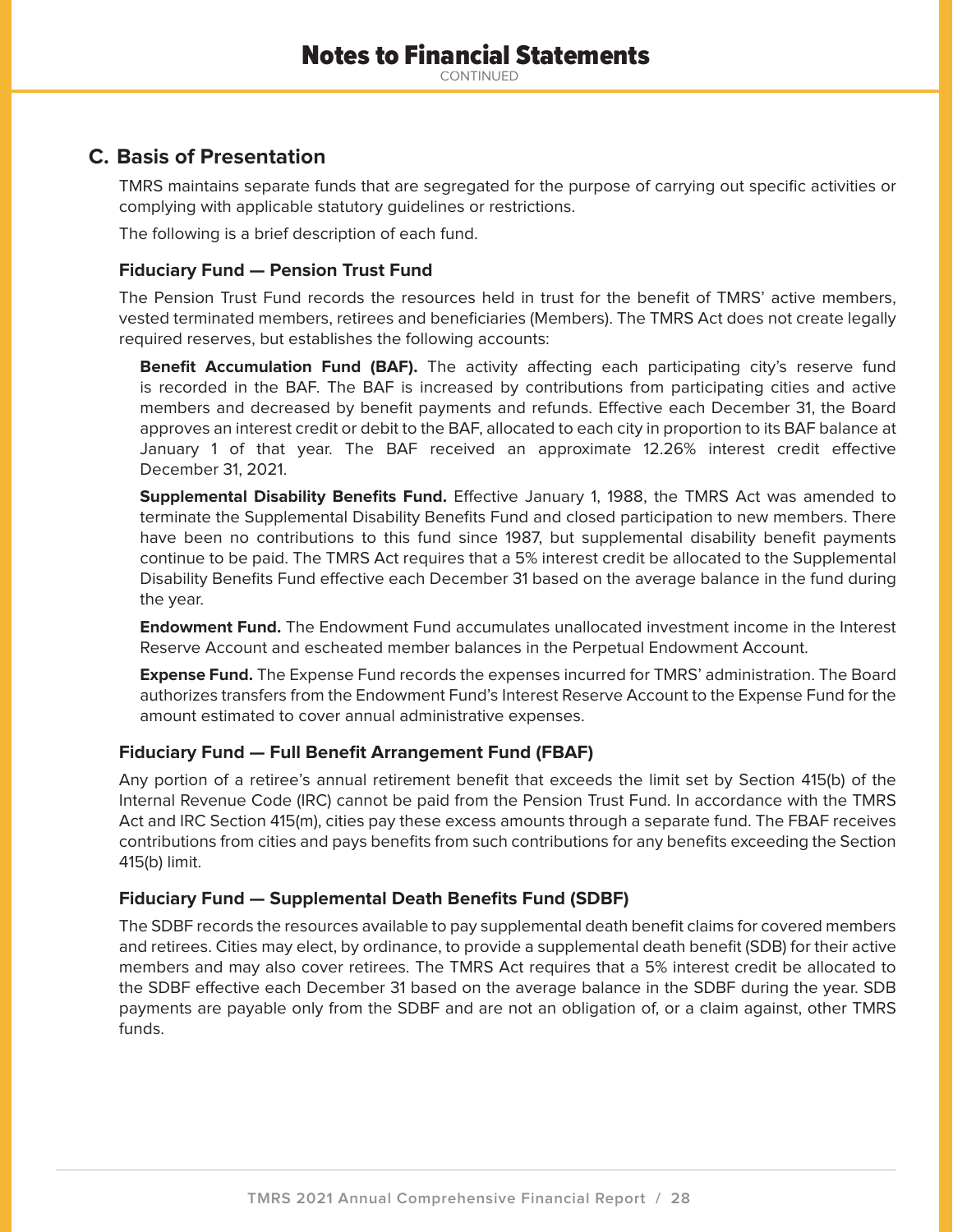## **D. Investments**

As of December 31, 2021, TMRS' investments include short term, domestic and international fixed income securities, domestic and international public equities, non-core fixed income funds, other public and private markets (OPPM) funds, hedge funds, private equity funds and private real estate funds. Investment transactions are reported on a trade-date basis, with resulting gains/losses from sales determined by the average cost method. Short term investments are reported at cost, which approximates fair value. Fixed income securities are valued by pricing vendors using quoted market prices, broker prices or other valuation methodologies. Public equity securities are valued by TMRS' custodian bank using the last trade date "quoted market price" supplied by various pricing data vendors. Fair values of commingled public equity funds are determined based on the funds' net asset values at the date of valuation. Fair values of non-core fixed income funds, OPPM funds, hedge funds, private equity funds and private real estate funds (alternative investments) are reported at the net asset values as provided by the fund's investment manager, which are based on audited financial statements of the respective funds. Withdrawal from alternative investments prior to a fund's liquidation may be allowed, subject to constraints as set forth in the private fund's documents.

Forward currency contracts and futures contracts are considered derivative financial instruments and are reported at fair value, with valuation changes reported as investment income. The accumulated gain/ loss of these derivative contracts is included in unsettled investment trades receivable or payable in the accompanying Statement of Fiduciary Net Position.

Investment expenses presented on the Statement of Changes in Fiduciary Net Position include the internal direct costs of investment administration and the fees invoiced and paid directly to external investment managers. Expenses of alternative investments are not reported separately but are included in the net appreciation/(depreciation) in fair value of investments.

# **E. Capital Assets**

Capital assets, which include land, building and improvements, leasehold improvements, furniture, software and equipment, are reported at cost less accumulated depreciation/amortization. TMRS capitalizes items that individually exceed \$10,000. Depreciation of furniture, equipment and software is calculated on a straight-line basis over estimated useful lives, which range from three to ten years; depreciation of building and improvements is calculated on a straight-line basis over forty years. Amortization of leasehold improvements is calculated on a straight-line basis over the lease term. Land is not depreciated.

# **2. Plan Description**

# **A. Pension Trust Fund**

TMRS administers a defined benefit cash-balance plan for the eligible employees of 901 participating cities. Under GASB, TMRS is an agent multiple-employer public employee retirement system.

**Membership.** A participating city employee, in a position the city determines normally requires at least 1,000 hours of work in a year, must be a TMRS member. A member terminates participation in TMRS upon their account refund, death or, if not vested, absence from service with a participating city for more than 60 consecutive months. Member account information in Table F-7 includes multiple accounts for Members that have service with more than one TMRS participating city.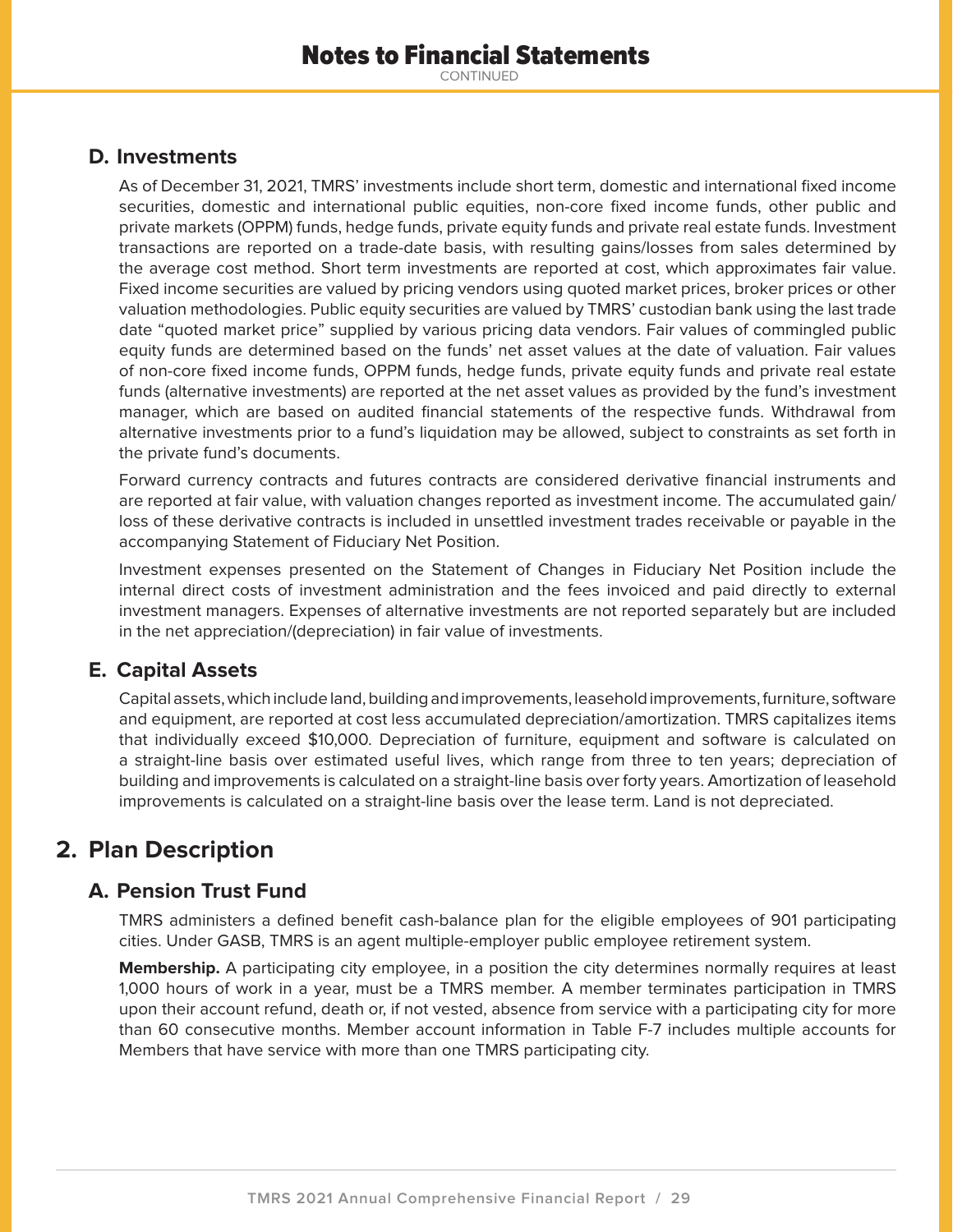# Notes to Financial Statements

CONTINUED

#### **Table F-7**

| <b>TMRS Member Accounts</b><br>As of December 31, 2021               |         |
|----------------------------------------------------------------------|---------|
| Active member accounts:                                              |         |
| Vested                                                               | 68,912  |
| Non-vested                                                           | 47,141  |
| <b>TOTAL</b>                                                         | 116,053 |
| Inactive member accounts entitled to but not yet receiving benefits: |         |
| Vested                                                               | 36,566  |
| Non-vested                                                           | 37,520  |
| <b>TOTAL</b>                                                         | 74,086  |
|                                                                      |         |
| Retirees and beneficiaries currently receiving benefits              | 76,675  |
| <b>TOTAL MEMBER ACCOUNTS</b>                                         | 266,814 |

**Service Credit.** An active member receives service credit for each month they work in an eligible position at any participating city and their required member contribution is paid. Service credit can include other types of credit as defined in the TMRS Act (e.g., military service credit and repurchased previously refunded TMRS service credit.)

**Vesting and Retirement Eligibility.** An active member vests after either five or 10 years of service, depending on their city's plan provisions. Members may work for more than one participating city during their career. If a member becomes vested in one participating city, they are vested upon employment with any other participating city.

Depending on a city's plan provisions, a member is eligible to retire at age 60 with either five or 10 years of service, or at any age with 20 or 25 years of service.

If a vested member leaves city employment before reaching retirement eligibility, they may leave their contributions with TMRS, receive interest credits on their contributions, and upon reaching that city's retirement eligibility, apply for and receive a lifetime monthly retirement benefit.

#### **Contributions.**

Active Members. Active member contribution rates are adopted by a participating city and may be either 5%, 6% or 7% of the member's total compensation. A city withholds the member's contribution from wages on a pre-tax basis and sends it to TMRS monthly.

Cities. A participating city's contribution rate is determined annually by TMRS using the Entry Age Normal actuarial cost method based on the liabilities created from the city's benefit options and any changes in benefits or actual experience over time. The city's contribution rate consists of the normal cost contribution rate and the prior service contribution rate, which is calculated as a level percent of the city's reported payroll. The normal cost contribution rate is the percentage of total gross payroll that, if applied to all employees' compensation throughout their period of anticipated employment with the city, would be sufficient to pay the expected benefits. The prior service contribution rate amortizes any unfunded actuarial accrued liability over the amortization period for that city. Both the normal cost and prior service contribution rates include the projected costs of annually repeating benefits adopted by a city, such as updated service credit and cost of living adjustments.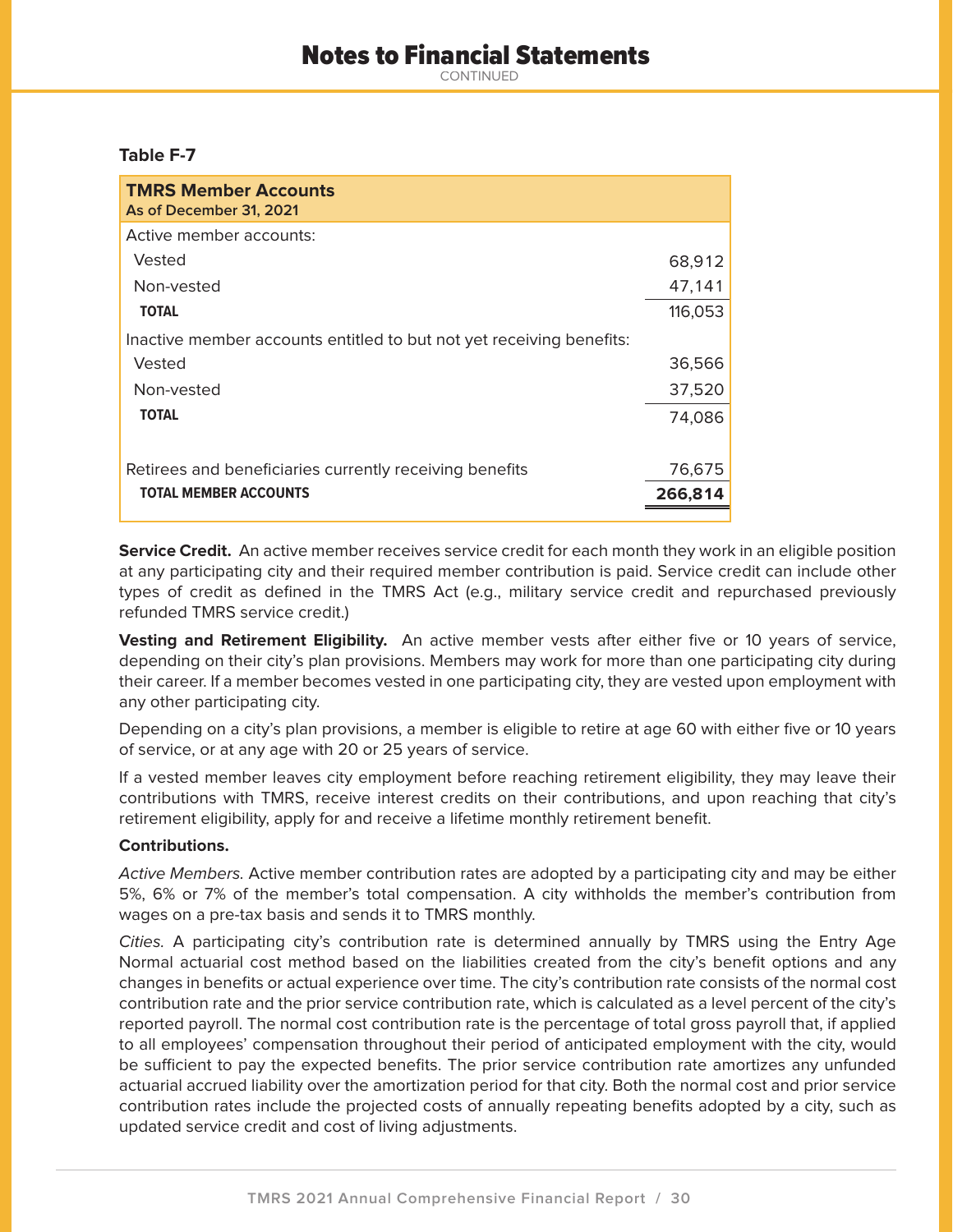City contributions are required to be deposited with TMRS monthly. There is a one-year delay between the actuarial valuation that serves as the basis for a city's contribution rate and the calendar year when the rate goes into effect. Cities may make contributions to TMRS in excess of their actuarially determined contributions as additional monthly contributions or lump sum contributions.

**Retirement Benefit Calculation.** A member's retirement benefit is calculated based on the sum of the member's contributions with interest, the city-financed monetary credits with interest, and their age at retirement and other actuarial factors. City-financed monetary credits, which do not affect the amount a member will receive if they refund their account, are composed of three sources:

- $\bullet$  Prior Service Credit is a monetary credit that a city may grant to eligible employees when the city joins TMRS. The credit is used in calculating the employee's retirement benefit and is based on compensation they earned while working for the city before the city joined TMRS.
- $\bullet$  Current Service Credit is a monetary credit for service performed by a member after a city joins TMRS and is based on a city's matching ratio (1:1, 1.5:1 or 2:1) of the member's total contributions and interest. A change in a city's matching ratio is applied prospectively.
- $\bullet$  Updated Service Credit (USC) is a monetary credit a city may grant to active members. The USC calculation is performed annually on a member's account and may grant supplemental financial credits. The USC calculation considers a member's salary history and the city's plan changes and may increase the value of a member's benefit at retirement.

#### **Retirement Benefits.**

Benefit Payment Options. When a member applies for retirement, they have three options to determine how their lifetime monthly benefit will be paid.

- $\bullet$  Retiree Life Only provides the largest monthly retirement benefit. A retiree will receive a lifetime monthly retirement benefit with no survivor benefits. At their death, all TMRS payments will cease.
- $\bullet$  Retiree Life and Survivor provides a reduced lifetime monthly retirement benefit, but it provides a lifetime monthly benefit after the retiree's death to their beneficiary. At the retiree's death, the beneficiary will receive a percentage (50%, 75% or 100%) of the retiree's monthly benefit each month for the rest of the beneficiary's life.
- $\bullet$  Retiree Life and Guaranteed Term provides a reduced lifetime monthly retirement benefit, but it provides a monthly benefit to their beneficiary(ies) if the retiree dies before the guaranteed payment term ends. At retirement, the retiree will select a guaranteed payment term of 5, 10 or 15 years that begins at their retirement date. Then, if the retiree dies before their selected term ends, the beneficiary(ies) will receive their benefit for the remainder of that term.

Partial Lump Sum Distribution (PLSD). After a member selects one of the three benefit payment options, they can choose to receive a PLSD equal to 12, 24 or 36 times the Retiree Life Only monthly benefit. The PLSD cannot exceed 75% of the total member contributions and interest. If a member chooses a PLSD, it will reduce the amount of their monthly retirement benefit.

Cost of Living Adjustment (COLA). A participating city can increase the retiree's monthly benefit payment annually, effective January 1. Cities may adopt a COLA at a rate equal to either 30%, 50% or 70% of any increase in the Consumer Price Index — All Urban Consumers between the December preceding the retiree's retirement date and the December one year before the effective date of the increase, minus any previously granted COLA increases.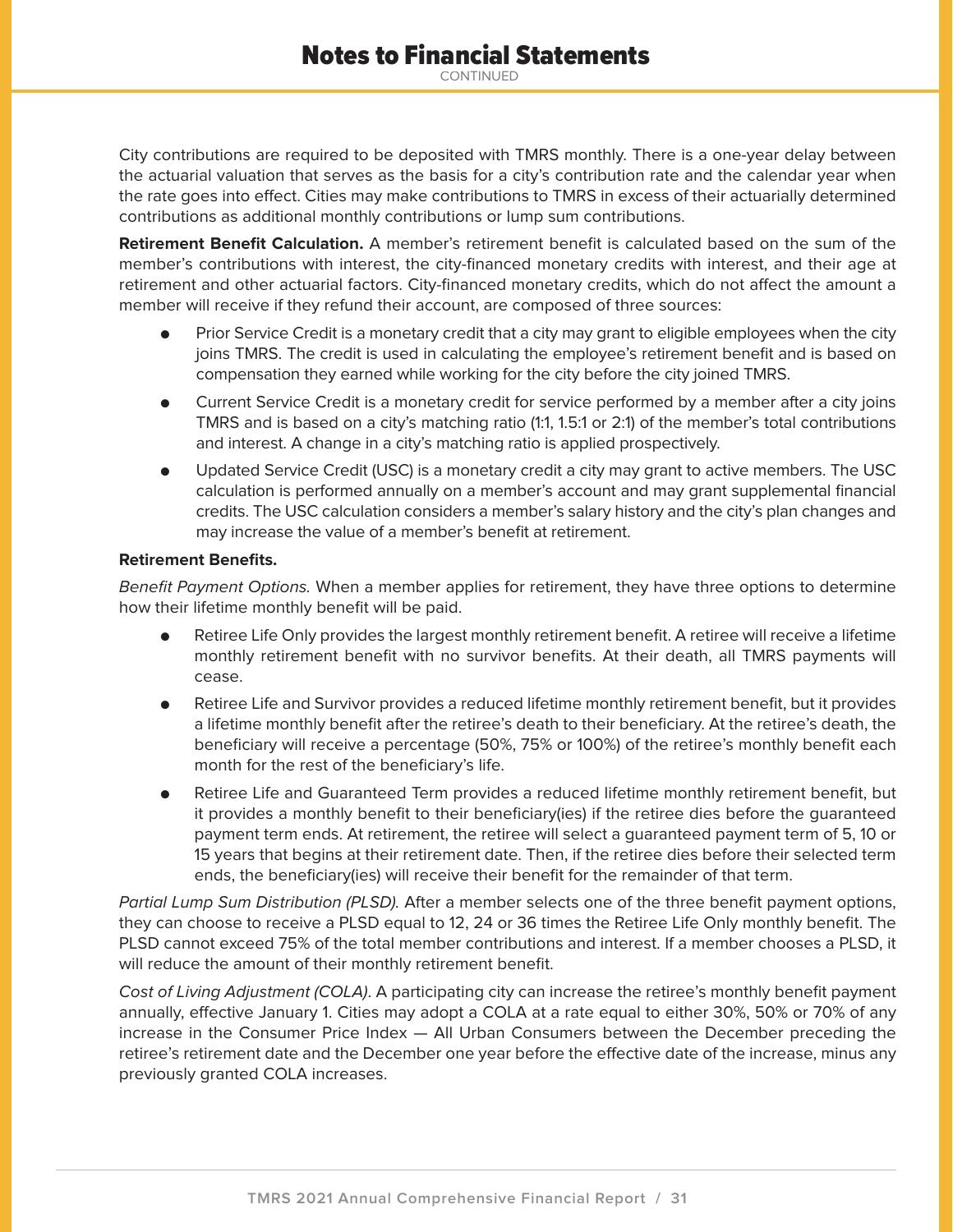**Member Account Refunds.** If a member terminates employment with all participating cities, they can request a refund of their total contributions, plus credited interest. A refund does not include any of the city-financed monetary credits.

**Investment Policy.** The Board approves an Investment Policy Statement (IPS) that governs the investment and management of Pension Trust Fund assets. The IPS describes investment objectives, benchmarks, restrictions and responsibilities for the Board, TMRS staff, investment managers, consultants and TMRS stakeholders.

The IPS contains the Board's strategic target allocation that reflects the IPS' investment return objective. The strategic target allocation is designed to meet or exceed the Board's objectives at a controlled level of risk and liquidity.

In 2021, the Board amended the IPS to decrease the strategic target allocation to hedge funds and increase the allocation to global public equity.

### **Table F-8**

| <b>Strategic Target Allocation</b><br>As of December 31, 2021 |           |          |           |
|---------------------------------------------------------------|-----------|----------|-----------|
| <b>Asset Class</b>                                            | Minimum % | Target % | Maximum % |
| Core fixed income                                             | 1%        | 6%       | 11%       |
| Non-core fixed income                                         | 15%       | 20%      | 25%       |
| Global public equity                                          | 25%       | 35%      | 45%       |
| Real estate                                                   | 7%        | 12%      | 17%       |
| Other public & private markets                                | 7%        | 12%      | 17%       |
| Hedge funds                                                   | 0%        | 5%       | 10%       |
| Private equity                                                | 5%        | 10%      | 15%       |
| Cash equivalents                                              | 0%        | 0%       | 3%        |

As of December 31, 2021, the annual money-weighted rate of return on Pension Trust Fund assets, net of investment expenses, was 12.92%. The money-weighted rate of return reflects investment performance, net of investment expense, adjusted for assets invested.

# **B. Supplemental Death Benefits Fund**

TMRS administers the Supplemental Death Benefits Fund (SDBF), which is an optional death benefit plan that operates like a group-term life insurance plan. The SDBF allows participating cities to provide supplemental death benefits for their active members, with optional coverage for their retirees. A city may terminate coverage in the SDBF by adopting an ordinance before November 1 of any year to be effective the following January 1. The SDBF had 783 participating cities as of December 31, 2021.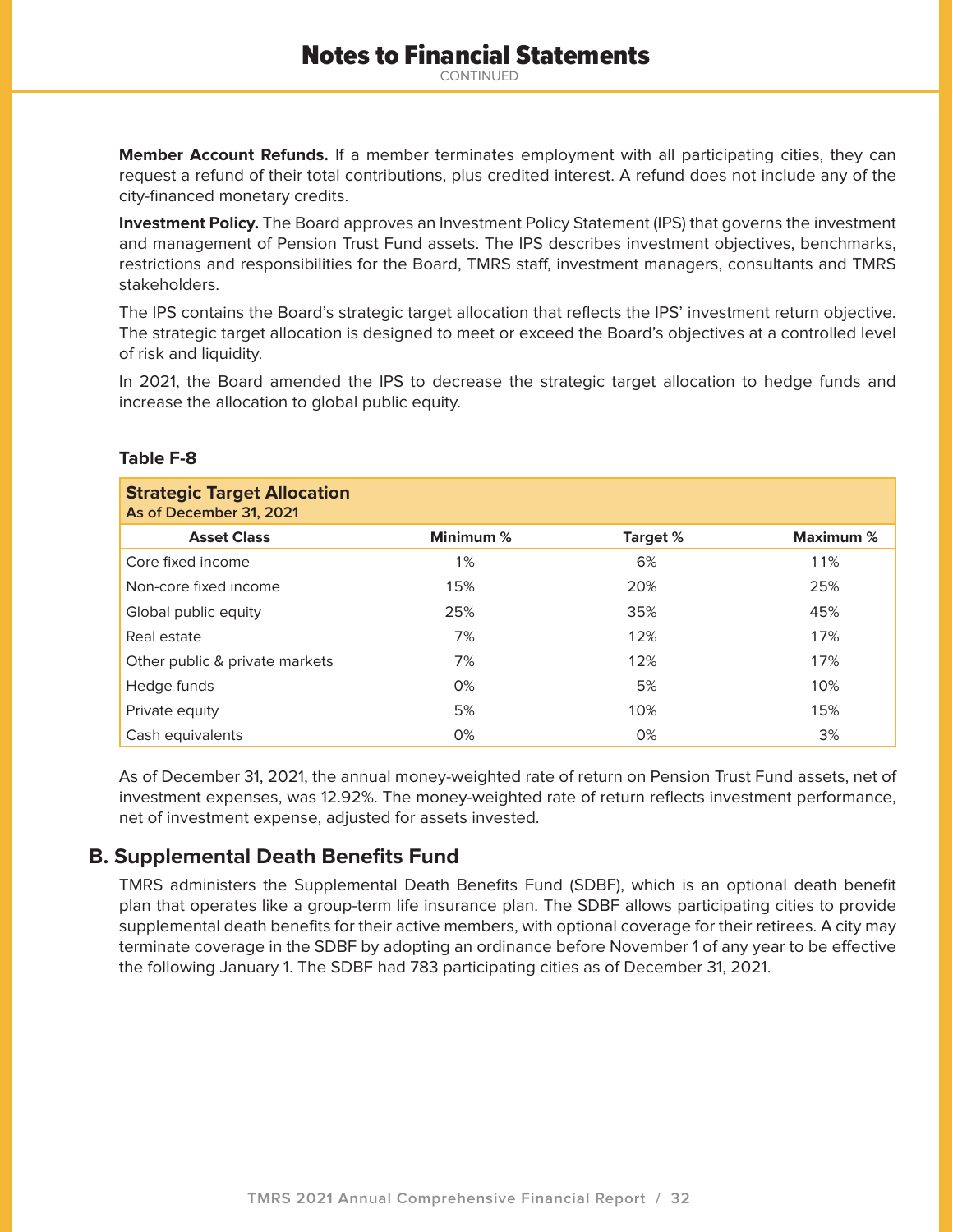### **Table F-9**

| <b>Supplemental Death Benefits Fund Member Accounts</b><br>As of December 31, 2021 |         |
|------------------------------------------------------------------------------------|---------|
| Active member accounts                                                             | 79.205  |
| Inactive vested member accounts                                                    | 11.284  |
| Retirees eligible for benefits                                                     | 35,323  |
| Total                                                                              | 125,812 |
|                                                                                    |         |

**Contributions.** Participating cities contribute to the SDBF monthly based on the payroll of their covered members at an actuarially determined rate. There is a one-year delay between the actuarial valuation that serves as the basis for the city's contribution rate and the calendar year when the rate goes into effect.

TMRS pools the SDBF contributions with those of the Pension Trust Fund for investment purposes. The SDBF's funding policy assures that adequate resources are available to meet all death benefit payments for the upcoming year. The SDBF is a pay-as-you-go fund, and any excess contributions are available for future SDBF benefits.

**Benefits.** SDBF benefits are paid to designated beneficiaries upon TMRS' receipt of an approved benefit application. The death benefit for active members is a lump sum payment approximately equal to the member's annual salary. The death benefit for retirees is \$7,500 and is an "other post-employment benefit." SDBF benefits are paid from the SDBF and are not an obligation of the Pension Trust Fund.

# **3. TMRS as Employer**

# **A. Pension Plan**

TMRS participates in the TMRS pension plan and provides pension benefits to all of its eligible employees. Eligible employees may retire at age 60 with five years of service or at any age with 20 years of service. The contribution rate for TMRS employees is 7% and TMRS' matching ratio is 2:1. TMRS has a repeating 100% USC and a repeating COLA at 70% of the change in the CPI-U. Employees are vested after five years of service. See Note 2-A.

TMRS' net pension liability (NPL) and pension expense were measured as of the December 31, 2020 actuarial valuation, TMRS' measurement date for GASB Statement No. 68. The NPL of \$5,852,956 is included in "accounts payable and other accrued liabilities" in the accompanying Statement of Fiduciary Net Position. TMRS' pension expense of \$1,684,665 for the fiscal year 2021 is included in "administrative expenses" in the accompanying Statement of Changes in Fiduciary Net Position.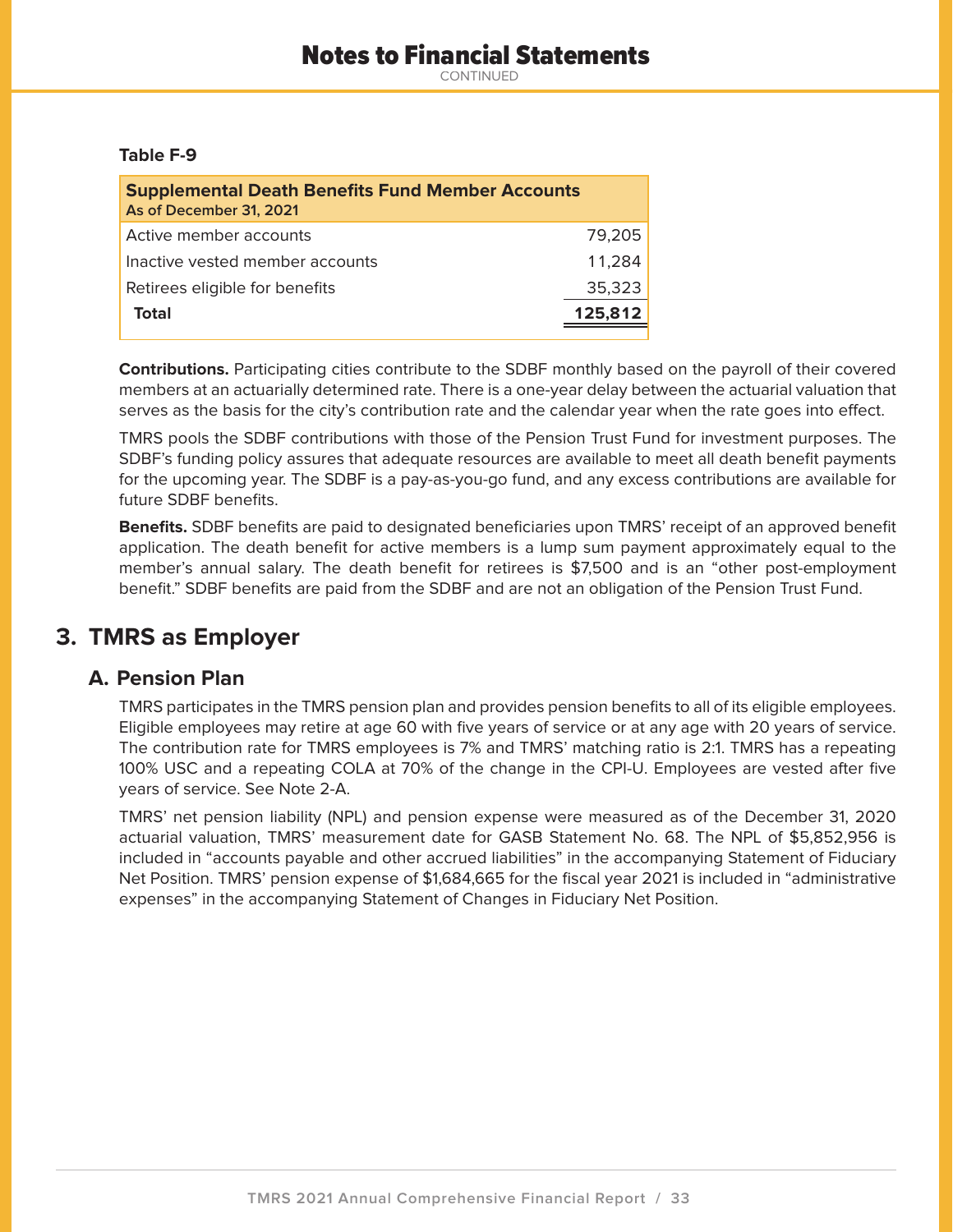# Notes to Financial Statements

CONTINUED

### **Table F-10**

| <b>TMRS as Employer - Actuarial Valuation</b><br><b>As of Measurement Date</b> |     |            |
|--------------------------------------------------------------------------------|-----|------------|
| <b>Member Accounts</b>                                                         |     |            |
| Active member accounts                                                         |     | 120        |
| Inactive member accounts                                                       |     | 35         |
| Retiree accounts                                                               |     | 41         |
| Total                                                                          |     | 196        |
| <b>Net Pension Liability</b>                                                   |     |            |
| Total pension liability                                                        | \$. | 57,863,517 |
| Fiduciary net position                                                         |     | 52,010,561 |
| Net pension liability                                                          | \$  | 5,852,956  |
| <b>Plan Fiduciary Net Position as a % of Total Pension Liability</b>           |     | 89.88 %    |
| Sensitivity of the NPL to changes in discount rate                             |     |            |
| 1% increase to 7.75%                                                           | \$  | (699, 371) |
| Current rate assumption of 6.75%                                               | \$  | 5,852,956  |
| 1% decrease to 5.75%                                                           | \$  | 13,745,582 |

# **B. Supplemental Death Benefits**

As an employer, TMRS provides a supplemental death benefit to beneficiaries of its employees and retirees. TMRS contributes to the Supplemental Death Benefits Fund (SDBF) at an actuarially determined contribution rate. For 2021, the rate was 0.17% as a percentage of payroll of covered members, of which 0.05% represented the retiree-only (other post-employment benefit) portion. TMRS' employer contributions to the SDBF for the years ended December 31, 2021, 2020 and 2019 were \$24,025, \$25,665 and \$21,140, respectively, representing contributions for both employee and retiree coverage.

See Note 2-B.

# **C. TMRS Insurance Benefits**

TMRS' employees and retirees are eligible for insurance through the Texas Employees Group Benefits Program (GBP), administered by the Employees Retirement System of Texas (ERS). The GBP is administered through a trust, governed and managed by ERS' Board of Trustees. TMRS provides its employees with health, life, disability and dental insurance benefits, and subsidizes the cost of health coverage for its retirees. TMRS' contributions to the GBP for active employees for the years ended December 31, 2021, 2020 and 2019 were \$1,171,811, \$1,256,990 and \$1,236,717, respectively, and \$76,233, \$50,614 and \$48,674, respectively, for retirees.

TMRS' retirees participate in the GBP's State Retiree Health Plan (SRHP), which is a cost-sharing multipleemployer defined benefit post-employment healthcare plan that covers retired employees of the State and other entities as specified by the state legislature, including TMRS. The SRHP's assets are legally protected from State of Texas and ERS creditors. As a cost-sharing plan, all assets and risks are pooled in the SRHP and the contribution rates are the same for each participating employer. Contribution requirements are established and may be amended by the Texas Legislature. ERS issues an Annual Comprehensive Financial Report that includes financial statements and required supplementary information for the GBP, available at ers.texas.gov.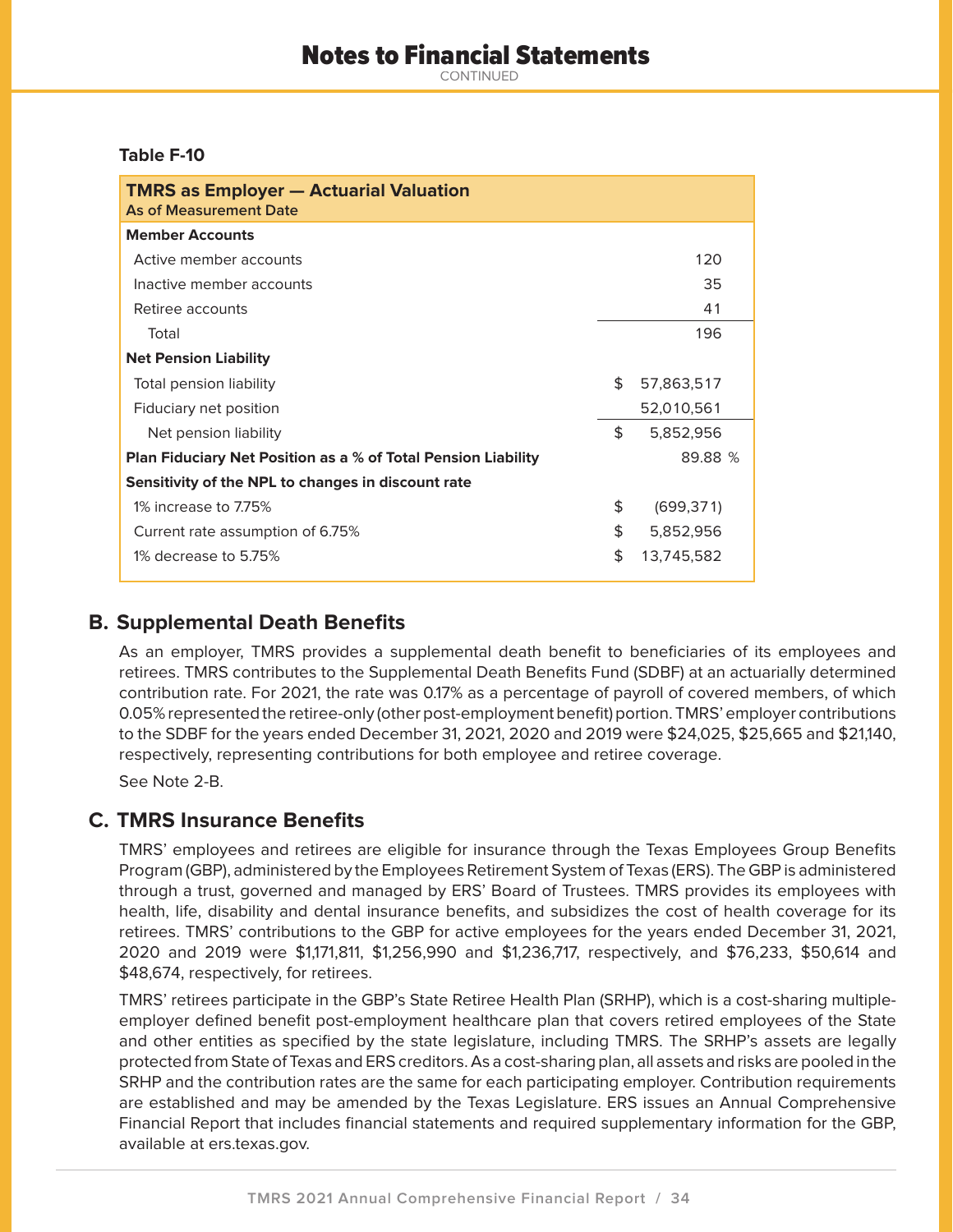# **D. Deferred Compensation**

TMRS employees may participate in a deferred compensation plan created in accordance with Internal Revenue Code Section 457. The plan permits the deferral of a portion of the participant's salary during their employment.

# **4. Cash**

## **A. Cash in Bank**

Cash is held in demand deposit accounts with a local banking institution under terms of a depository contract and with TMRS' custodian bank.

Demand deposit balances with TMRS' depository bank totaled \$10,085,077, with a book value of \$3,072,819 as of December 31, 2021. Cash on deposit with TMRS' custodian bank totaled \$6,886,440 as of December 31, 2021.

# **B. Custodial Credit Risk**

TMRS' deposits are subject to custodial credit risk, which is the risk that, in the event of a bank failure, the deposits might not be recovered. TMRS does not have a formal deposit policy for custodial credit risk of its deposits. Demand deposits held by the depository bank as of December 31, 2021, to the extent not insured by the Federal Deposit Insurance Corporation (FDIC), were collateralized by securities held by a third-party independent custodian, in TMRS' name, under a joint custody agreement giving TMRS unconditional rights and claims to collateral. Securities pledged as collateral had a fair value of \$145,917,361 as of December 31, 2021. The current FDIC coverage limit is \$250,000 for deposits held in noninterest-bearing accounts. Deposits denominated in a foreign currency are neither collateralized nor insured as of December 31, 2021.

# **5. Investments**

# **A. Fair Value of Investments**

TMRS categorizes its fair value measurements within the hierarchy established by GAAP, which recognizes a three-tiered fair value hierarchy, as follows:

- Level 1: Investments with values based on quoted prices (unadjusted) for identical assets in active markets at the measurement date.
- Level 2: Investments with inputs, other than quoted prices included within Level 1, that are observable for an asset, either directly or indirectly.
- Level 3: Investments classified as Level 3 have unobservable inputs for an asset and may require a degree of professional judgment.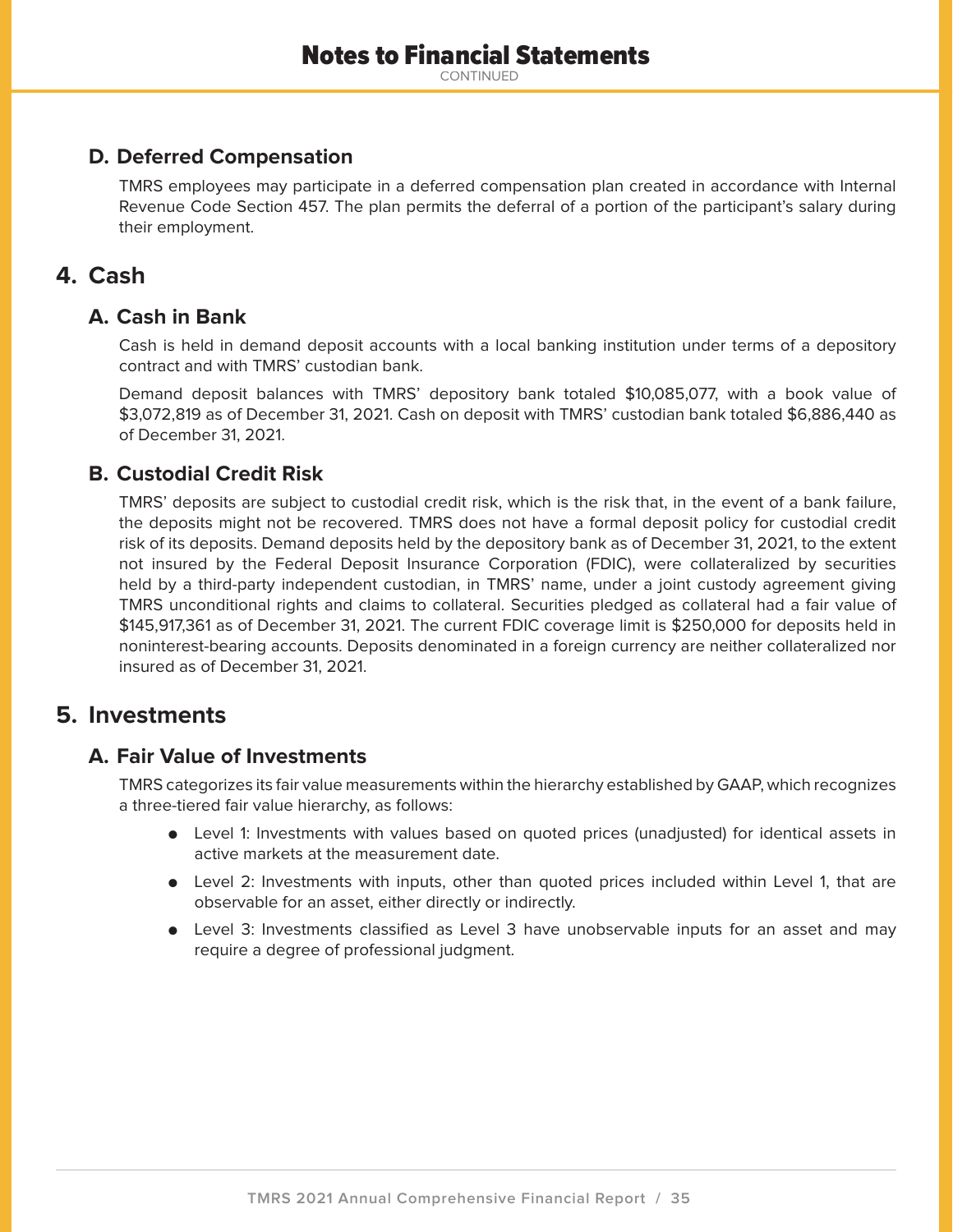# Notes to Financial Statements

CONTINUED

### **Table F-11**

#### **Fair Value of Investments As of December 31, 2021**

|                                                      |                         |                                | <b>Fair Value Measurements Using</b> |               |    |                     |  |         |
|------------------------------------------------------|-------------------------|--------------------------------|--------------------------------------|---------------|----|---------------------|--|---------|
|                                                      | <b>Total Fair Value</b> |                                |                                      | Level 1       |    | Level 2             |  | Level 3 |
| <b>Fixed income</b>                                  |                         |                                |                                      |               |    |                     |  |         |
| U.S. Treasury bonds/notes                            | \$                      | 519,635,229 \$                 |                                      |               | \$ | 519,635,229 \$      |  |         |
| U.S. government agency                               |                         | 131,503,223                    |                                      |               |    | 131,503,223         |  |         |
| U.S. government-sponsored enterprise                 |                         | 414,699,959                    |                                      |               |    | 414,699,959         |  |         |
| Municipal bonds                                      |                         | 11,542,014                     |                                      |               |    | 11,542,014          |  |         |
| Corporate bonds                                      |                         | 1,044,891,218                  |                                      |               |    | 1,044,891,218       |  |         |
| Collateralized mortgage obligations                  |                         | 818,030,257                    |                                      |               |    | 818,030,257         |  |         |
| Other asset-backed securities                        |                         | 364,554,743                    |                                      |               |    | 364,554,743         |  |         |
| Foreign government bonds                             |                         | 32,102,426                     |                                      |               |    | 32,102,426          |  |         |
|                                                      |                         | 3,336,959,069                  |                                      |               |    | 3,336,959,069       |  |         |
| <b>Public equities</b>                               |                         |                                |                                      |               |    |                     |  |         |
| Equity securities, domestic                          |                         | 1,259,917,078                  |                                      | 1,259,917,078 |    |                     |  |         |
| Equity securities, international                     |                         | 1,271,934,443                  |                                      | 1,271,934,443 |    |                     |  |         |
| Global equity REITs                                  |                         | 53,921,725                     |                                      | 53,921,725    |    |                     |  |         |
|                                                      |                         | 2,585,773,246                  |                                      | 2,585,773,246 |    |                     |  |         |
| Total investments by fair value level                | \$                      | 5,922,732,315 \$ 2,585,773,246 |                                      |               |    | $$3,336,959,069$ \$ |  |         |
| <b>Investments measured at Net Asset Value (NAV)</b> |                         |                                |                                      |               |    |                     |  |         |
| Non-core fixed income funds                          | \$                      | 5,908,218,775                  |                                      |               |    |                     |  |         |
| Other public & private markets funds                 |                         | 1,785,527,467                  |                                      |               |    |                     |  |         |
| Equity commingled funds                              |                         | 13,777,946,566                 |                                      |               |    |                     |  |         |
| Hedge funds                                          |                         | 3,150,685,294                  |                                      |               |    |                     |  |         |
| Private equity funds                                 |                         | 3,140,031,298                  |                                      |               |    |                     |  |         |
| Private real estate funds                            |                         | 4,378,033,443                  |                                      |               |    |                     |  |         |
| <b>Total investments measured at NAV</b>             |                         | 32,140,442,843                 |                                      |               |    |                     |  |         |
| Short term investments at cost                       |                         | 727,050,696                    |                                      |               |    |                     |  |         |
| <b>Total investments</b>                             |                         | \$38,790,225,854               |                                      |               |    |                     |  |         |

Equity securities classified in Level 1 of the fair value hierarchy are valued using prices quoted in active markets for those investments. Fixed income securities classified in Level 2 of the fair value hierarchy are valued using matrix pricing. Matrix pricing is used to value securities based on the securities' relationship to benchmark quoted prices. TMRS did not hold any Level 3 investments as of December 31, 2021.

Investments measured at NAV per share (or its equivalent) generally do not have readily obtainable fair values. TMRS values these investments based on the financial statements of the investment funds. Table F-12 presents the unfunded commitments, redemption frequency (if currently eligible), and the redemption notice period for TMRS' investments measured at NAV.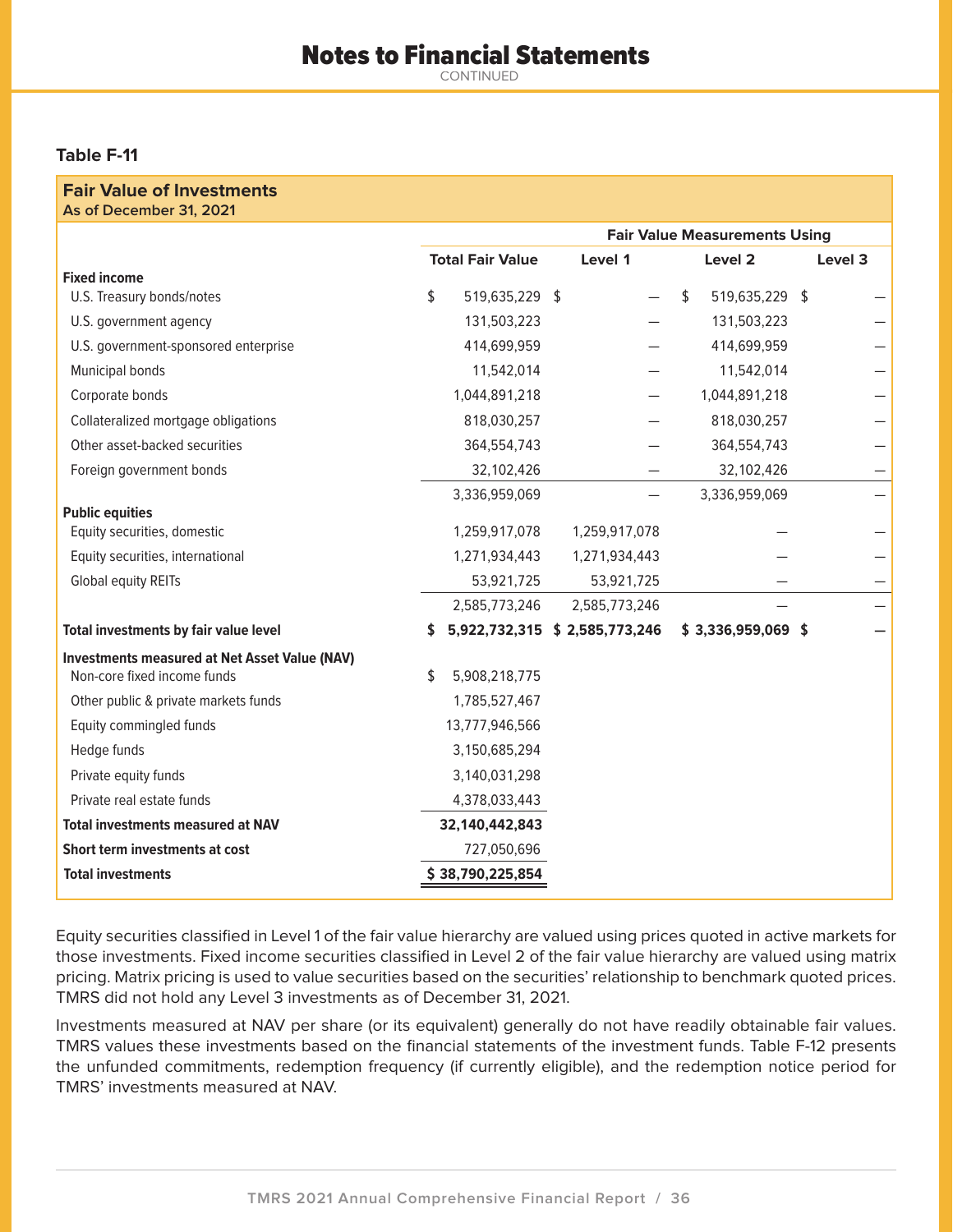### **Table F-12**

# **Investments Measured at Net Asset Value (NAV) As of December 31, 2021 Fair Value Unfunded Commitments Redemption Frequency Redemption Notice Period Equity commingled funds** Domestic commingled funds  $\qquad \qquad$  \$ 7,341,836,574 \$  $\qquad -$  Daily Daily 1 – 2 days International commingled funds 6,436,109,992 - The Daily 1-2 days **Non-core fixed income funds** Emerging market debt 1,013,866,744 – Theoryton Meekly 10 days High yield 379,703,730 — Daily 10 days Loans 2,637,838,679 694,117,845 Quarterly Varies: 45 – 60 days Opportunistic credit 1,636,334,761 908,227,324 Varies: Monthly, Quarterly, Yearly, N/A Varies: 60 – 90 days, N/A Structured credit and the case of 240,474,861 and the contract of the contract varies: 45 – 60 days **Other public & private markets funds**  Agriculture 127,417,573 18,898,871 N/A N/A N/A N/A Energy 230,855,117 351,945,586 N/A N/A Esoterics 131,574,942 346,999,109 N/A N/A Infrastructure 998,950,020 1,248,309,300 Varies: Daily, N/A Varies: 90 days, N/A Mining 296,729,815 289,398,314 N/A N/A N/A N/A **Hedge funds** Credit 620,089,369 18,708,999 Varies: Quarterly, Yearly, N/A Varies: 90 – 180 days Equity 693,842,060 47,655,509 Varies: Monthly, Quarterly, N/A Varies: 45 – 80 days Event-driven 979,828 — Quarterly 90 days Fund of funds 4,636,797 — Quarterly 95 days Global macro 537,214,605 — Quarterly Varies: 30 – 90 days Multi-strategy opportunistic 60 days, N/A 547,164,237 94,230,709 Varies: Quarterly, Rolling 3-year Varies: 60 days, N/A Relative value 25 - 180 days 746,758,398 746,758,398 and Maries: Monthly, Quarterly, 2.5 years Varies: 25 - 180 days **Private equity funds** Buy-out 1,487,165,598 1,500,231,726 N/A N/A Special situations 337,655,019 988,940,702 N/A N/A Venture/growth 1,315,210,681 666,078,646 N/A N/A **Private real estate funds** Core 2,578,341,011 200,361,856 Varies: Quarterly, N/A Varies: 45 – 90 days, N/A Opportunistic 557,459,060 272,501,191 N/A N/A Value-added 1,242,233,372 1,072,253,673 N/A N/A **Total \$ 32,140,442,843 \$ 8,718,859,360**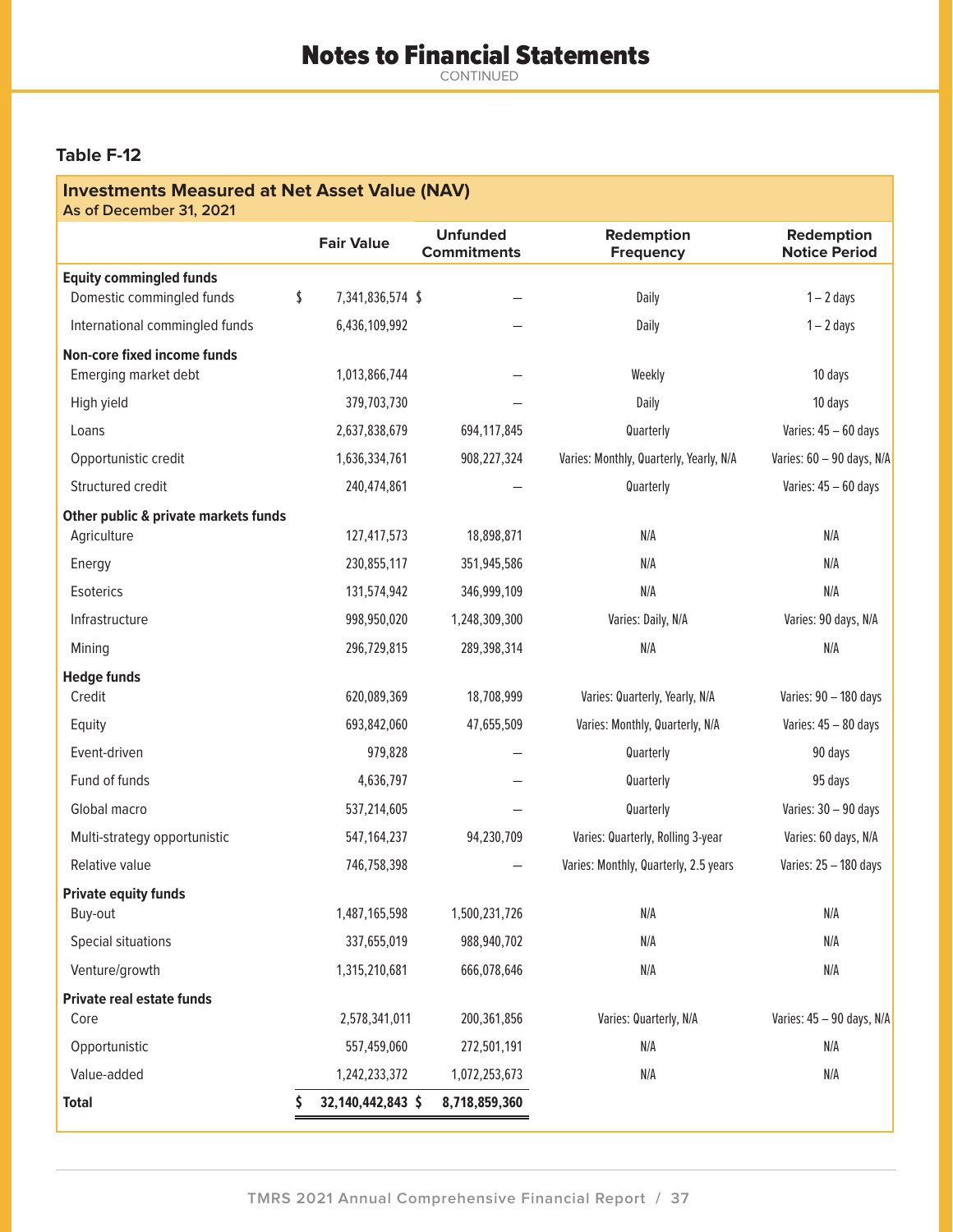- **Equity commingled funds.** Equity commingled funds offer daily liquidity and provide return and risk characteristics that approximate the overall domestic and international securities included in an underlying index.
- **Non-core fixed income funds.** Non-core fixed income seeks high income and price appreciation. Liquidity, volatility, expected return and investment horizon vary with each strategy.
- **.** Other public and private markets funds (OPPM). OPPM funds invest primarily in global hard assets such as agriculture, energy, esoterics, infrastructure, minerals and timber. TMRS invests in closed-end funds with average term lengths of  $6 - 14$  years, during which the funds will purchase and dispose of assets. Distributions from each fund will be received as the underlying assets are liquidated.
- $\bullet$  **Hedge funds**. Hedge funds offer both favorable stand-alone risk-adjusted returns and diversification for the overall plan. Strategies TMRS may utilize include: credit, commodities, currencies, equity, event-driven, global macro, multi-strategy and relative value. Leverage may be used by some managers. Hedge funds are typically subject to gating provisions, which may limit withdrawals.
- **Private equity funds.** Private equity funds primarily invest in non-publicly traded equity and debt securities in the U.S. and internationally. These investments are typically closed-end funds with average term lengths of  $10 - 14$  years, during which the funds will purchase and dispose of assets. Distributions from each fund will be received as the underlying assets are liquidated.
- **Private real estate funds.** Private real estate funds invest in global commercial real estate, equity or debt collateralized by commercial real estate. TMRS invests in these closed-end funds with average term lengths of  $8 - 12$  years, during which the funds will purchase and dispose of assets. Distributions from each fund will be received as quarterly income or as the underlying assets are liquidated.

## **B. Investment Risk**

TMRS' investments are subject to various risks, including custodial credit risk, credit default risk, concentration of credit risk, interest rate risk and foreign currency risk.

### **Custodial Credit Risk**

Custodial credit risk is the risk that, in the event of failure of the counterparty, TMRS will not be able to recover the value of its investments or collateral securities that are in the possession of the counterparty. TMRS' assets may be held in the name of agents, nominees, depository trust companies or other entities designated by the Board. As of December 31, 2021, all investment securities were registered in TMRS' name or in the name of its custodian, and are held by the custodian.

#### **Credit Default Risk**

Credit default risk is the risk that an issuer or other counterparty to an investment will not fulfill its obligations. TMRS' Investment Policy Statement (IPS) sets minimum credit ratings for the core fixed income portfolio to manage credit default risk. As of December 31, 2021, TMRS' core fixed income portfolio complied with the IPS guidelines on credit default risk. Investment guidelines established with the individual investment managers address the management of credit default risk for the non-core fixed income portfolio.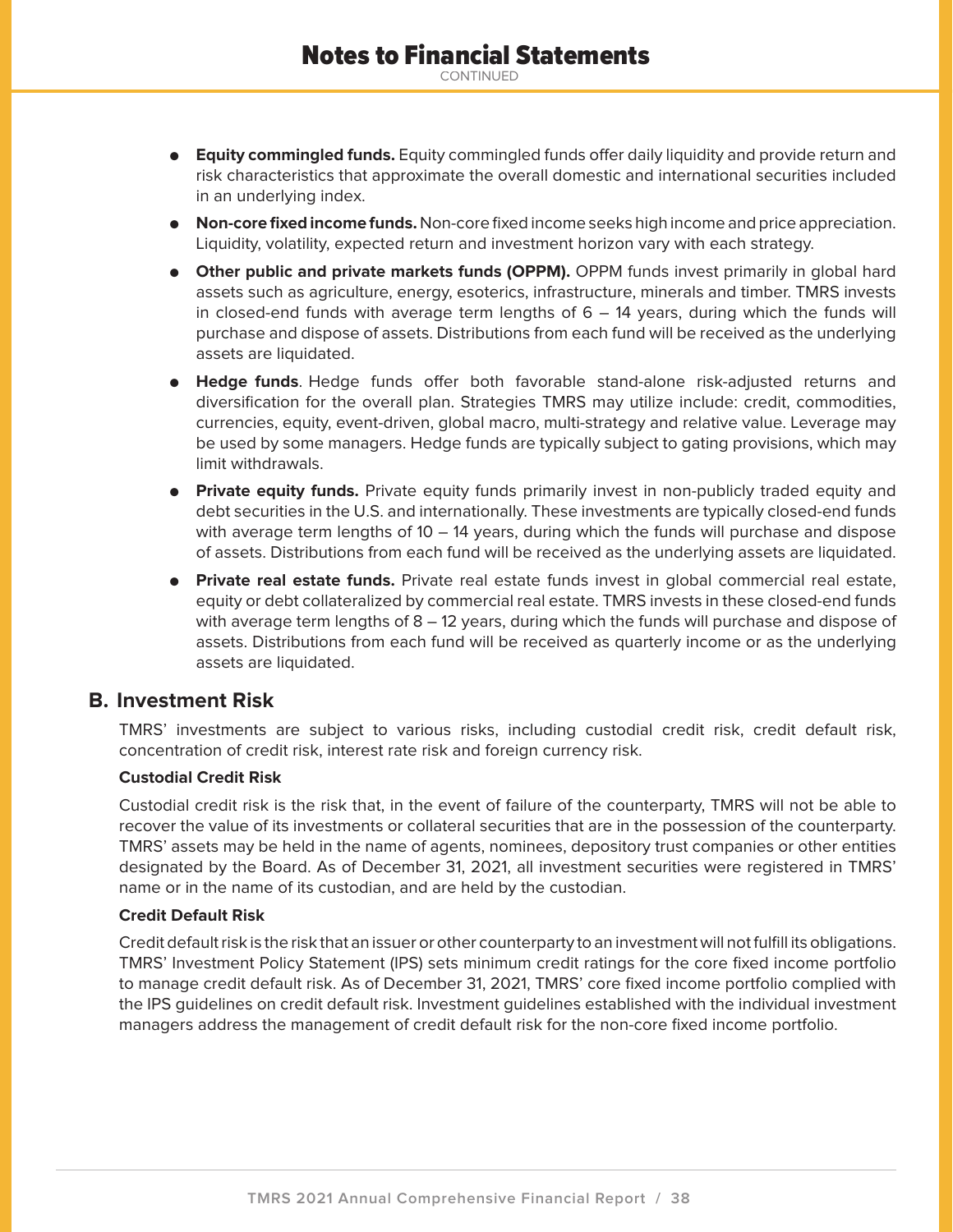### **Table F-13**

| <b>Fixed Income Securities with Exposure to Credit Default Risk</b><br>As of December 31, 2021 |                         |                                                              |                                  |                           |                                                                |                                                          |                                       |
|------------------------------------------------------------------------------------------------|-------------------------|--------------------------------------------------------------|----------------------------------|---------------------------|----------------------------------------------------------------|----------------------------------------------------------|---------------------------------------|
| <b>Bond Rating</b>                                                                             | <b>Total Fair Value</b> | U.S.<br>Government-<br><b>Sponsored</b><br><b>Enterprise</b> | <b>Municipal</b><br><b>Bonds</b> | Corporate<br><b>Bonds</b> | <b>Collateralized</b><br><b>Mortgage</b><br><b>Obligations</b> | <b>Other</b><br><b>Asset-Backed</b><br><b>Securities</b> | Foreign<br>Government<br><b>Bonds</b> |
| Securities subject to credit default risk                                                      |                         |                                                              |                                  |                           |                                                                |                                                          |                                       |
| AAA                                                                                            | \$<br>94,517,704        | \$                                                           | \$                               | \$<br>522,000             | 88,631,955<br>S                                                | \$<br>5,363,749                                          | \$                                    |
| AA                                                                                             | 67,391,174              |                                                              | 3,990,889                        | 12,796,059                | 36,196,327                                                     | 13,654,997                                               | 752,902                               |
| А                                                                                              | 305,818,515             |                                                              | 3,282,840                        | 268,784,239               | 13,804,589                                                     | 15,418,263                                               | 4,528,584                             |
| <b>BBB</b>                                                                                     | 483,263,669             |                                                              | 4,268,285                        | 379,053,733               | 44,569,149                                                     | 28,551,563                                               | 26,820,939                            |
| BB                                                                                             | 201,785,939             |                                                              |                                  | 167,960,953               | 33,712,675                                                     | 112,311                                                  |                                       |
| B                                                                                              | 203,678,773             |                                                              |                                  | 155,435,075               | 42,845,352                                                     | 5,398,346                                                |                                       |
| ccc                                                                                            | 158,148,637             |                                                              |                                  | 59,808,425                | 75,659,952                                                     | 22,680,260                                               |                                       |
| cc                                                                                             | 56,336,257              |                                                              |                                  | 130,515                   | 32,757,114                                                     | 23,448,628                                               |                                       |
| C                                                                                              | 42,786,274              |                                                              |                                  |                           | 8,855,901                                                      | 33,930,373                                               |                                       |
| D                                                                                              | 11,747,057              |                                                              |                                  |                           | 3,655,428                                                      | 8,091,629                                                |                                       |
| <b>Not Rated</b>                                                                               | 1,060,346,617           | 414,699,959                                                  |                                  | 400,219                   | 437,341,815                                                    | 207,904,624                                              |                                       |
| <b>Total</b>                                                                                   | \$2,685,820,616         | \$414,699,959                                                | \$11,542,014                     | \$1,044,891,218           | \$818,030,257                                                  | \$364,554,743                                            | \$32,102,425                          |
| Securities not subject to credit default risk                                                  |                         |                                                              |                                  |                           |                                                                |                                                          |                                       |
| U.S. Treasury bonds/notes                                                                      | 519,635,230<br>-S.      |                                                              |                                  |                           |                                                                |                                                          |                                       |
| U.S. government agency                                                                         | 131,503,223             |                                                              |                                  |                           |                                                                |                                                          |                                       |
| <b>Total</b>                                                                                   | \$3,336,959,069         |                                                              |                                  |                           |                                                                |                                                          |                                       |

Table F-13 excludes non-core fixed income funds, which are exposed to credit default risk but credit ratings for these investments are not available.

#### **Concentration of Credit Risk**

Concentration of credit risk is the risk of loss attributed to the magnitude of TMRS' investment in a single issuer.

The IPS sets forth the following investment guidelines to address the management of concentration of credit risk for the core fixed income asset class portfolio.

- $\bullet$  Investments in a single government related issuer (excluding U.S. Treasuries and U.S. government agencies) will not exceed 5% of the total market value of the core fixed income portfolio and manager mandates.
- $\bullet$  Investments in a single corporate issuer will not exceed 2% of the total market value of the core fixed income portfolio and manager mandates.
- $\bullet$  For asset-backed, non-agency mortgage-backed and commercial mortgage-backed securities, each separate trust (pool of assets) is defined as a separate issuer and will not exceed 2% of the total market value of the core fixed income portfolio and manager mandates.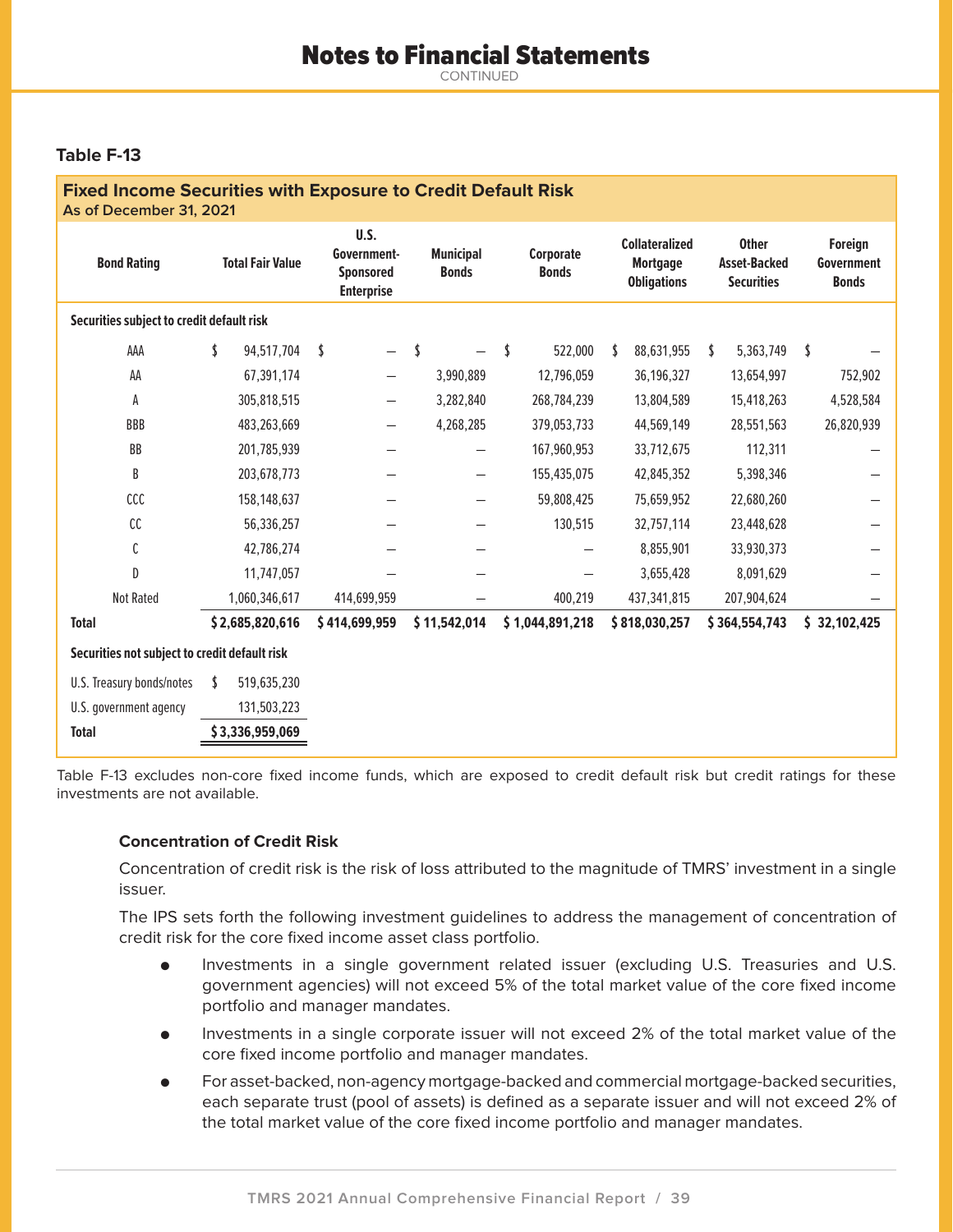# Notes to Financial Statements

CONTINUED

Concentration risk for the other asset class portfolios is managed through diversification of investment managers, investment vehicles, sectors and geographic/economic locations.

As of December 31, 2021, TMRS did not exceed any of the issuer diversification limits in the IPS.

#### **Interest Rate Risk**

Interest rate risk is the risk that changes in interest rates will adversely affect the fair value of an investment.

Core Fixed Income. The IPS states that interest rate risk of the core fixed income portfolio will be controlled through duration management. Duration is a measure of the sensitivity of the price (the value of principal) of a fixed income investment to a change in interest rates, and is expressed as a number of years. The IPS requires duration of the core fixed income portfolio remain within +/- 25% of the Bloomberg Barclay's U.S. Aggregate Bond Index, which was 6.7 years as of December 31, 2021. As of December 31, 2021, TMRS' core fixed income portfolio was in compliance with the IPS on interest rate risk.

Non-Core Fixed Income. Investment guidelines established with the individual investment managers address the management of interest rate risk for the non-core fixed income portfolio.

#### **Table F-14**

| <b>Fixed Income Securities with Exposure to Interest Rate Risk</b><br>As of December 31, 2021 |    |                   |                           |  |  |  |  |  |
|-----------------------------------------------------------------------------------------------|----|-------------------|---------------------------|--|--|--|--|--|
|                                                                                               |    | <b>Fair Value</b> | <b>Effective Duration</b> |  |  |  |  |  |
| Securities subject to interest rate risk                                                      |    |                   |                           |  |  |  |  |  |
| U.S. Treasury bonds/notes                                                                     | \$ | 519,635,230       | 9.16                      |  |  |  |  |  |
| U.S. government agency                                                                        |    | 131,503,223       | 3.92                      |  |  |  |  |  |
| U.S. government-sponsored enterprise                                                          |    | 414,699,959       | 4.72                      |  |  |  |  |  |
| Municipal bonds                                                                               |    | 11,542,014        | 13.86                     |  |  |  |  |  |
| Corporate bonds                                                                               |    | 1,044,891,218     | 5.92                      |  |  |  |  |  |
| Collateralized mortgage obligations                                                           |    | 818,030,257       | 2.80                      |  |  |  |  |  |
| Other asset-backed securities                                                                 |    | 364,554,743       | 2.66                      |  |  |  |  |  |
| Foreign government bonds                                                                      |    | 32,102,425        | 11.42                     |  |  |  |  |  |
| <b>Total</b>                                                                                  |    | 3,336,959,069     | 5.16                      |  |  |  |  |  |

Table F-14 excludes non-core fixed income funds, which are exposed to interest rate risk but duration information for these investments is not available.

#### **Foreign Currency Risk**

Foreign currency risk is the risk that changes in currency exchange rates will adversely affect the fair value of an investment or a deposit. Foreign currency risk is generally considered a diversification benefit of foreign investments. Table F-15 displays TMRS' direct exposure to foreign currency risk but does not include indirect exposure from the underlying assets of a commingled or private investment fund.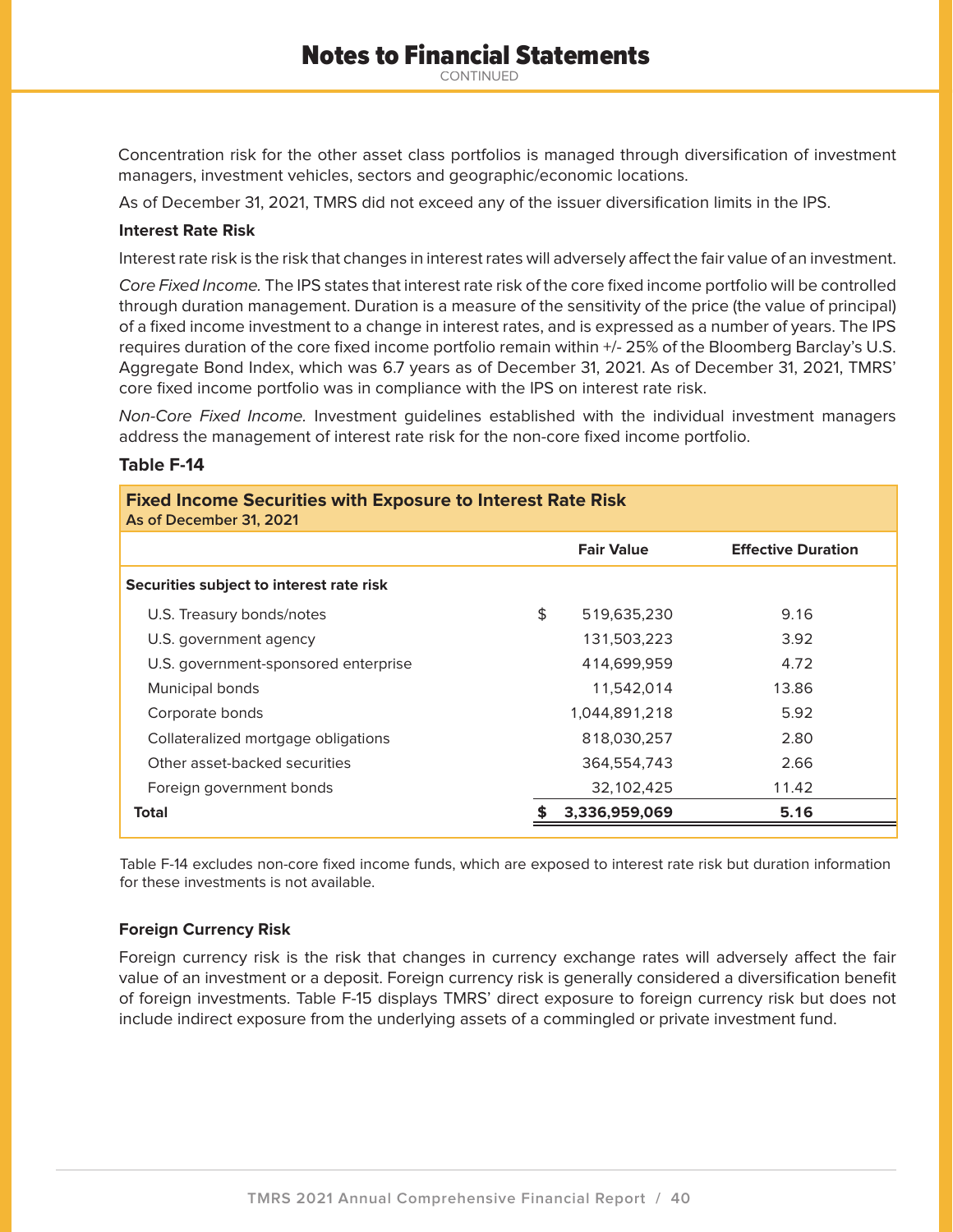# **Table F-15**

| <b>Foreign Currency Exposure (in U.S. dollars)</b><br>As of December 31, 2021 |                            |                                             |                                          |  |                         |                       |                          |                          |                                            |      |                            |
|-------------------------------------------------------------------------------|----------------------------|---------------------------------------------|------------------------------------------|--|-------------------------|-----------------------|--------------------------|--------------------------|--------------------------------------------|------|----------------------------|
| <b>Currency</b>                                                               | Cash<br><b>Equivalents</b> | <b>Foreign Currency</b><br><b>Contracts</b> | <b>Fixed Income</b><br><b>Securities</b> |  | <b>Equities</b>         | <b>Private Equity</b> |                          | <b>OPPM</b>              | <b>Private Real</b><br><b>Estate Funds</b> |      | <b>Total</b>               |
| <b>Australian Dollar</b>                                                      | \$<br>$-$                  | $\mathsf{\overline{S}}$<br>$-$              | $\sqrt{2}$<br>$-5$                       |  | 21,529,057              | \$                    | $\sqrt{2}$<br>$-$        | 54,794,934               | \$                                         | $-5$ | 76,323,991                 |
| <b>Brazilian Real</b>                                                         | 845,967                    |                                             |                                          |  | 46,907,305              |                       |                          |                          | $\overline{\phantom{0}}$                   |      | 47,753,272                 |
| <b>Canadian Dollar</b>                                                        | 65,109                     |                                             | $\qquad \qquad -$                        |  | 69,468,221              |                       | $\qquad \qquad -$        |                          | $\qquad \qquad -$                          |      | 69,533,330                 |
| Chilean Peso                                                                  | 29,142                     |                                             | -                                        |  | 1,803,174               |                       |                          |                          | -                                          |      | 1,832,316                  |
| Czech Koruna                                                                  | 7,030                      |                                             |                                          |  |                         |                       |                          |                          |                                            |      | 7,030                      |
| <b>Colombian Peso</b>                                                         | 1,079                      |                                             | 477,763                                  |  | 76,451                  |                       |                          |                          | -                                          |      | 555,293                    |
| <b>Danish Krone</b>                                                           |                            |                                             |                                          |  | 10,552,924              |                       |                          |                          |                                            |      | 10,552,924                 |
| <b>Egyptian Pound</b>                                                         | 2,271                      |                                             | $\qquad \qquad -$                        |  | 33,595                  |                       | -                        | $\overline{\phantom{0}}$ | -                                          |      | 35,866                     |
| <b>Euro Currency</b>                                                          | 212                        |                                             | $\qquad \qquad -$                        |  | 134,671,875             |                       | 24, 107, 813             | $\overline{\phantom{0}}$ | 68,920,191                                 |      | 227,700,091                |
| Hong Kong Dollar                                                              | 40,264                     | (38)                                        | -                                        |  | 129,934,586             |                       |                          |                          | -                                          |      | 129,974,812                |
| <b>Hungarian Forint</b>                                                       | $\overline{\phantom{0}}$   |                                             | $\qquad \qquad -$                        |  | 4,790,491               |                       |                          |                          | $\qquad \qquad -$                          |      | 4,790,491                  |
| <b>Indian Rupee</b>                                                           | 192,257                    |                                             | -                                        |  | 144,019,673             |                       |                          |                          | -                                          |      | 144,211,930                |
| <b>Indonesian Rupiah</b>                                                      | 22,592                     |                                             | $\qquad \qquad -$                        |  | 14,520,220              |                       |                          |                          |                                            |      | 14,542,812                 |
| Japanese Yen                                                                  | 2,409                      | -                                           | $\qquad \qquad -$                        |  | 146,860,771             |                       | $\overline{\phantom{0}}$ | $\qquad \qquad -$        | $\qquad \qquad -$                          |      | 146,863,180                |
| <b>Malaysian Ringgit</b>                                                      | 15,840                     |                                             |                                          |  | 262,375                 |                       |                          |                          |                                            |      | 278,215                    |
| <b>Mexican Peso</b>                                                           | 80,686                     | (83)                                        | —                                        |  | 25,444,401              |                       |                          |                          | $\overline{\phantom{0}}$                   |      | 25,525,004                 |
| New Israeli Shequel                                                           |                            |                                             |                                          |  | $\overline{2}$          |                       |                          |                          |                                            |      | $\overline{2}$             |
| New Taiwan Dollar                                                             | 131,269                    |                                             | -                                        |  | 132,259,093             |                       |                          |                          | -                                          |      | 132,390,362                |
| Norwegian Krone                                                               | $\qquad \qquad -$          |                                             |                                          |  | 6,608,837               |                       |                          |                          |                                            |      | 6,608,837                  |
| Philippine Peso                                                               | 4,138                      |                                             | $\qquad \qquad -$                        |  | 185,628                 |                       | $\overline{\phantom{0}}$ | $\overline{\phantom{0}}$ | $\qquad \qquad -$                          |      | 189,766                    |
| <b>Polish Zloty</b>                                                           | 232                        |                                             | -                                        |  | 12,226,219              |                       |                          | -                        | —                                          |      | 12,226,451                 |
| <b>Pound Sterling</b>                                                         | 22                         | 902                                         | -                                        |  | 132,634,371             |                       |                          | $\overline{\phantom{0}}$ | 19,966,541                                 |      | 152,601,836                |
| <b>Qatari Rial</b>                                                            | $\qquad \qquad -$          | $\qquad \qquad -$                           | $\qquad \qquad -$                        |  | 1,569,767               |                       | -                        | —                        |                                            |      | 1,569,767                  |
| Saudi Riyal                                                                   | 49,769                     |                                             |                                          |  | 18,460,501              |                       |                          |                          |                                            |      | 18,510,270                 |
| <b>Singapore Dollar</b>                                                       | 475                        |                                             |                                          |  |                         |                       |                          |                          |                                            |      | 475                        |
| South African Rand                                                            | 13,249                     |                                             |                                          |  | 22,925,980              |                       |                          |                          | -                                          |      | 22,939,229                 |
| South Korean Won                                                              | 86,627                     |                                             |                                          |  | 89,768,541              |                       |                          |                          |                                            |      | 89,855,168                 |
| Swedish Krona                                                                 | -                          | -                                           | $\overline{\phantom{0}}$                 |  | 6,057,898               |                       | $\equiv$                 | $\qquad \qquad -$        | $\qquad \qquad -$                          |      | 6,057,898                  |
| <b>Swiss Franc</b>                                                            | 39                         |                                             | -                                        |  | 38,514,572              |                       |                          |                          | —                                          |      | 38,514,611                 |
| <b>Thailand Baht</b>                                                          | 5,527                      |                                             | $\overline{\phantom{0}}$                 |  | 12,143,563              |                       | —                        | $\qquad \qquad -$        | -                                          |      | 12,149,090                 |
| <b>Turkish Lira</b>                                                           |                            |                                             | -                                        |  | 1,007,604               |                       |                          |                          |                                            |      | 1,007,604                  |
| <b>UAE Dirham</b>                                                             | 3,227                      |                                             |                                          |  | 1,309,004               |                       |                          |                          |                                            |      | 1,312,231                  |
| Yuan Renminbi                                                                 | 77,420                     |                                             |                                          |  | 52,348,095              |                       | -                        | $\qquad \qquad -$        | -                                          |      | 52,425,515                 |
| <b>Total</b>                                                                  | \$<br>1,676,852 \$         | 781 \$                                      |                                          |  | 477,763 \$1,278,894,794 | \$                    | 24,107,813<br>\$         | 54,794,934               | \$                                         |      | 88,886,732 \$1,448,839,669 |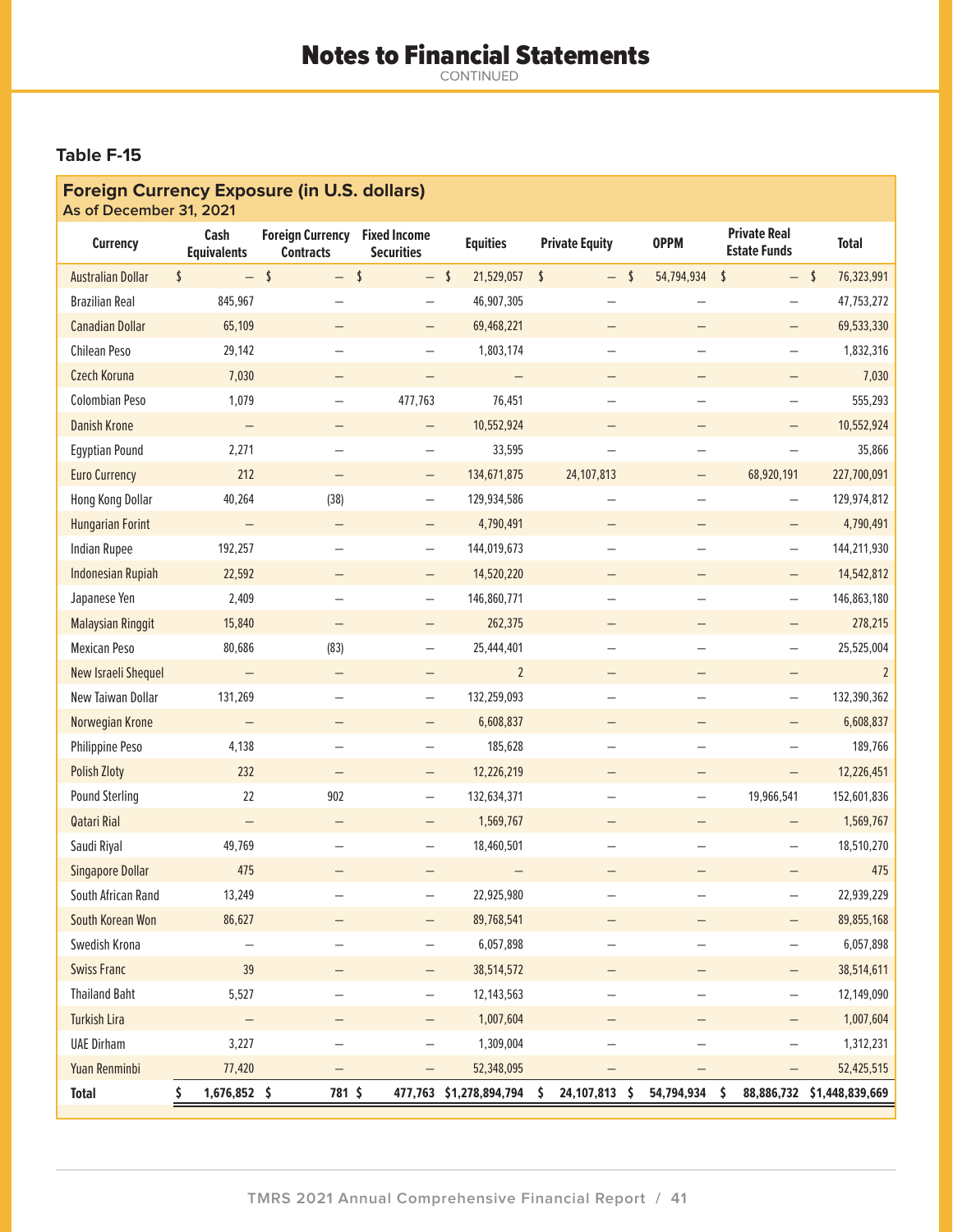# **C. Derivatives**

Derivative instruments are financial contracts whose values depend on the values of one or more underlying assets, reference rates or financial indexes. They include forward currency contracts and futures contracts. TMRS' derivative instruments are considered investments and not hedges for accounting purposes. The notional values associated with derivative contracts are not recorded on the financial statements. The exposure to forward currency contracts and accumulated gain/loss on futures contracts are recorded as unsettled trades on the Statement of Fiduciary Net Position.

Foreign currency managers may engage in forward currency transactions to eliminate foreign currency risk in the settlement of trades.

### **Table F-16**

| <b>Foreign Currency Contracts</b><br>As of December 31, 2021 |                                     |                 |
|--------------------------------------------------------------|-------------------------------------|-----------------|
| Currency                                                     | <b>Net Notional</b><br>Long/(Short) | <b>Exposure</b> |
| Hong Kong Dollar                                             | \$<br>(551, 927)                    | \$<br>(38)      |
| Mexican Peso                                                 | (79, 676)                           | (83)            |
| Pound Sterling                                               | 255,902                             | 902             |
| U.S. Dollar                                                  | 376,482                             |                 |
| Total                                                        | 781                                 | 781             |
|                                                              |                                     |                 |

TMRS could be exposed to risk if the counterparties to the derivatives contracts are unable to meet the terms of the contracts. Currently, TMRS limits counterparty risk exposure on its forward currency contracts to its custodian bank.

TMRS may allow its investment managers to invest in U.S. Treasury note and U.S. Treasury bond futures contracts, cleared on a U.S. futures exchange, with a maximum contractual maturity of no greater than 360 days. U.S. Treasury futures contracts are used to gain nominal exposure in a portfolio and must be fully backed by cash equivalents equaling the notional contract value, unless otherwise permitted in the IPS.

### **Table F-17**

| <b>Futures Contract</b><br>As of December 31, 2021 |           |    |            |                                                         |            |                                   |           |
|----------------------------------------------------|-----------|----|------------|---------------------------------------------------------|------------|-----------------------------------|-----------|
| <b>Futures Contract</b>                            |           |    |            | <b>Expiration Date Notional Value Notional Proceeds</b> |            | <b>Accumulated</b><br>Gain/(Loss) |           |
| U.S. 10-Yr Treasury Note Futures                   | 3/22/2022 | \$ | 35.487.500 | \$                                                      | 35.466.925 | \$                                | (20, 575) |
| Total                                              |           |    | 35,487,500 | S.                                                      | 35,466,925 | - SS                              | (20, 575) |
|                                                    |           |    |            |                                                         |            |                                   |           |

# **6. Commitments and Contingencies**

As of December 31, 2021, TMRS had \$8.7 billion of unfunded commitments to private investment funds.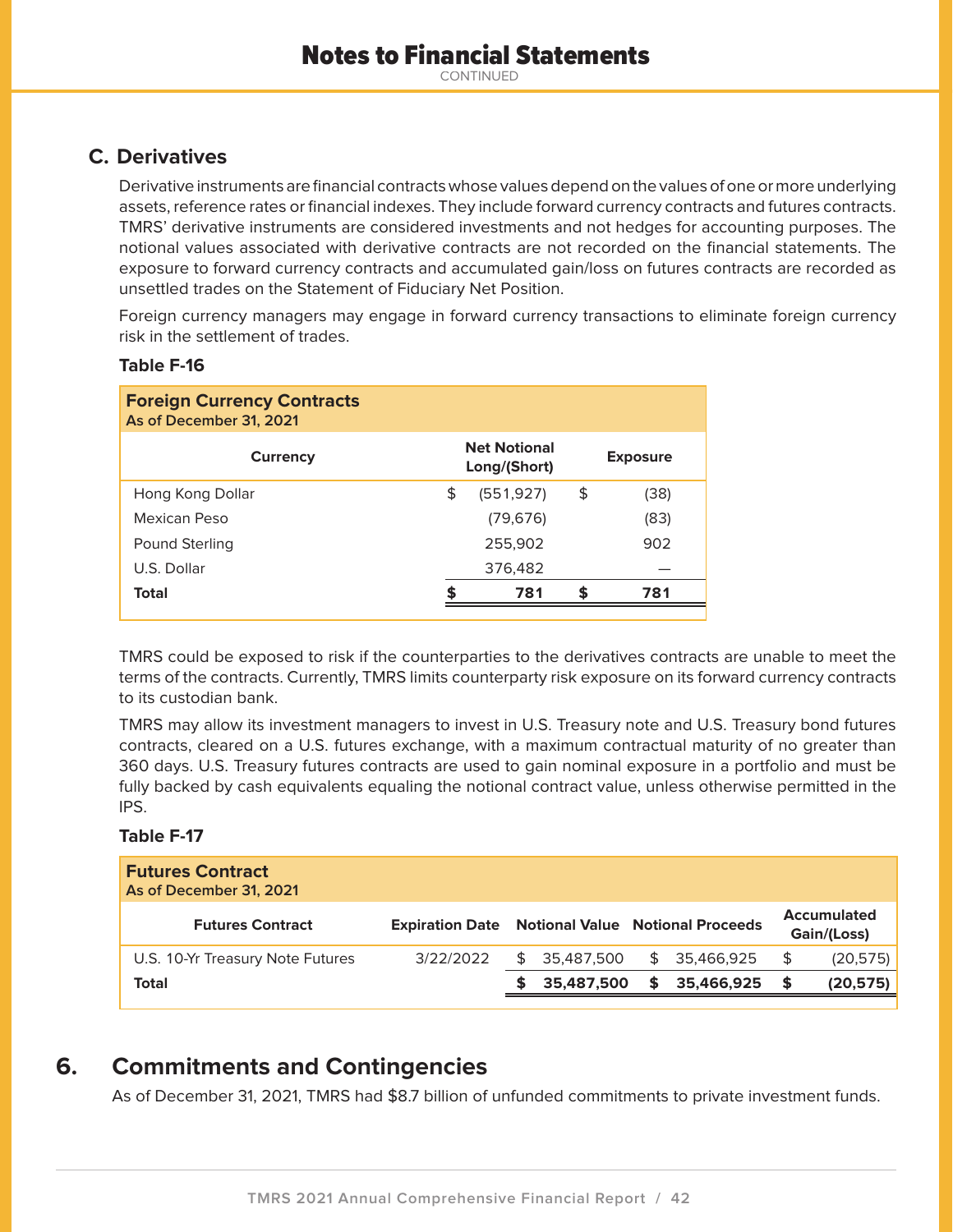### **Table F-18**

| <b>Money-Weighted Rate of Return - Pension Trust Fund</b><br>For the Years Ended December 31 |                       |  |  |  |  |
|----------------------------------------------------------------------------------------------|-----------------------|--|--|--|--|
| Year                                                                                         | <b>Rate of Return</b> |  |  |  |  |
| 2021                                                                                         | 12.92%                |  |  |  |  |
| 2020                                                                                         | 7.55%                 |  |  |  |  |
| 2019                                                                                         | 14.68%                |  |  |  |  |
| 2018                                                                                         | $(2.38)\%$            |  |  |  |  |
| 2017                                                                                         | 13.82%                |  |  |  |  |
| 2016                                                                                         | 7.55%                 |  |  |  |  |
| 2015                                                                                         | 0.08%                 |  |  |  |  |
| 2014                                                                                         | 5.85%                 |  |  |  |  |

See accompanying Independent Auditors' Report.

Table F-18 presents the money-weighted rate of return for TMRS' investments in accordance with GASB 67, which differs from the time-weighted performance reported elsewhere in this Report. This table is intended to show information for 10 years, and additional years will be displayed as they become available.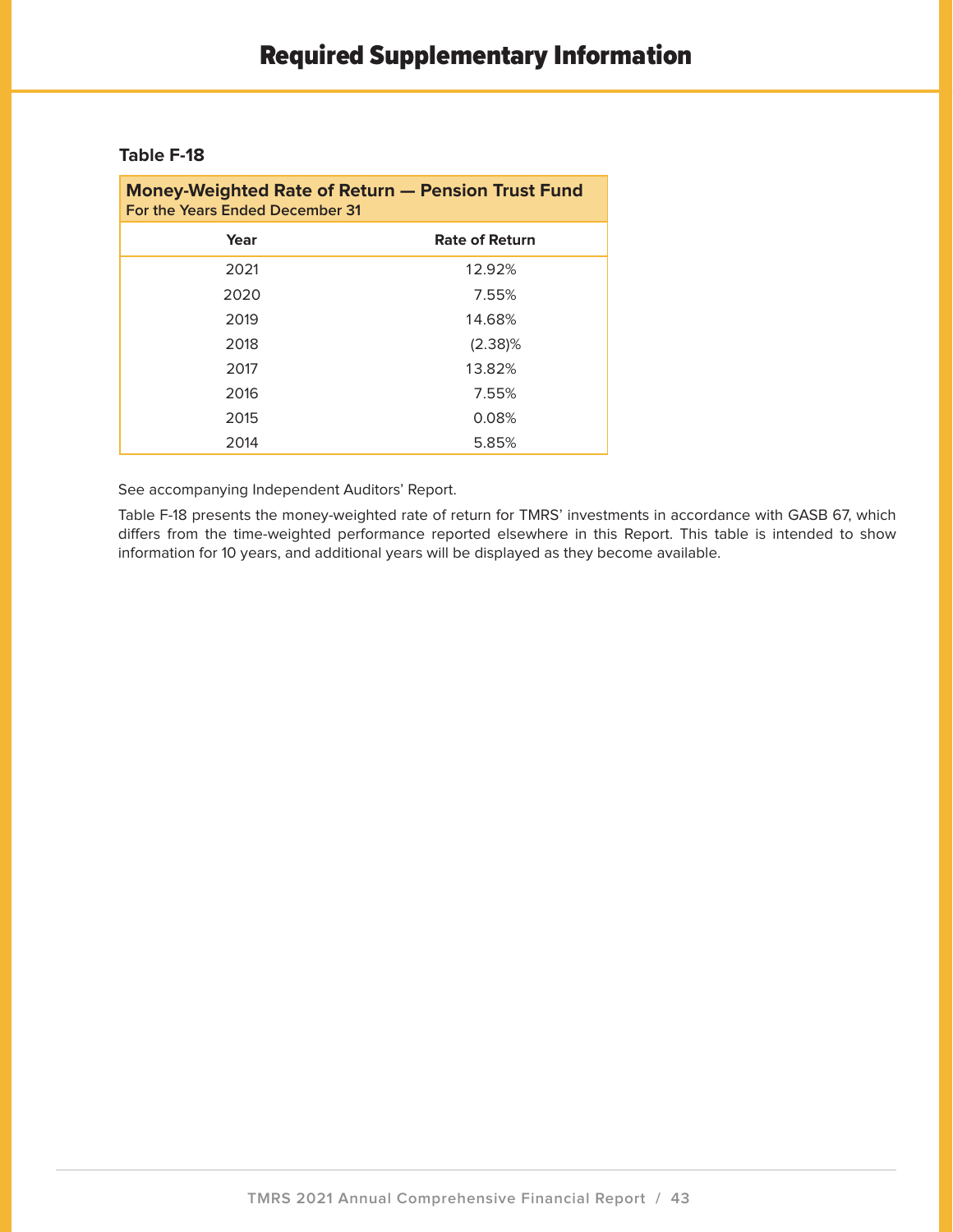### **Table F-19**

| <b>Combined Schedule of Changes in Fiduciary Net Position</b><br>For the Year Ended December 31, 2021 |                                                      |                                                           |                                 |                               |                                                          |                                           |                                                      |                            |
|-------------------------------------------------------------------------------------------------------|------------------------------------------------------|-----------------------------------------------------------|---------------------------------|-------------------------------|----------------------------------------------------------|-------------------------------------------|------------------------------------------------------|----------------------------|
|                                                                                                       | <b>Benefit</b><br><b>Accumulation</b><br><b>Fund</b> | Supplemental<br><b>Disability</b><br><b>Benefits Fund</b> | <b>Endowment</b><br><b>Fund</b> | <b>Expense</b><br><b>Fund</b> | <b>Full Benefit</b><br><b>Arrangement</b><br><b>Fund</b> | <b>Total Pension</b><br><b>Trust Fund</b> | Supplemental<br><b>Death</b><br><b>Benefits Fund</b> | <b>Total</b>               |
| <b>ADDITIONS</b>                                                                                      |                                                      |                                                           |                                 |                               |                                                          |                                           |                                                      |                            |
| City contributions                                                                                    | 1.074.590.007 \$<br>\$                               | $-1$                                                      | $-5$                            | $\overline{\phantom{0}}$      | 2.317.791 \$<br>- \$                                     | 1,076,907,798 \$                          | $10,655,161$ \$                                      | 1,087,562,959              |
| <b>Member contributions</b>                                                                           | 492,319,722                                          |                                                           |                                 |                               |                                                          | 492,319,722                               | $\qquad \qquad -$                                    | 492,319,722                |
| Net investment income                                                                                 |                                                      |                                                           | 4,480,455,839                   | (11, 354, 002)                |                                                          | 4,469,101,837                             | $\overline{\phantom{0}}$                             | 4,469,101,837              |
| <b>Other</b>                                                                                          |                                                      |                                                           | 832,234                         | (272, 062)                    |                                                          | 560,172                                   |                                                      | 560,172                    |
| <b>Total additions</b>                                                                                | 1,566,909,729                                        | $\overline{\phantom{0}}$                                  | 4,481,288,073                   | (11, 626, 064)                | 2,317,791                                                | 6,038,889,529                             | 10,655,161                                           | 6,049,544,690              |
| <b>DEDUCTIONS</b>                                                                                     |                                                      |                                                           |                                 |                               |                                                          |                                           |                                                      |                            |
| <b>Retirement benefits</b>                                                                            | 1,642,971,751                                        | 44,873                                                    |                                 |                               | 2,317,791                                                | 1,645,334,415                             |                                                      | 1,645,334,415              |
| Supplemental death benefits                                                                           |                                                      |                                                           |                                 |                               |                                                          | $\overline{\phantom{0}}$                  | 17,849,592                                           | 17,849,592                 |
| Member account refunds                                                                                | 62,336,087                                           |                                                           |                                 |                               |                                                          | 62,336,087                                |                                                      | 62,336,087                 |
| Administrative expenses                                                                               |                                                      |                                                           |                                 | 20,679,140                    | $\overline{\phantom{0}}$                                 | 20,679,140                                |                                                      | 20,679,140                 |
| <b>Total deductions</b>                                                                               | 1,705,307,838                                        | 44,873                                                    |                                 | 20,679,140                    | 2,317,791                                                | 1,728,349,642                             | 17,849,592                                           | 1,746,199,234              |
| <b>FUND TRANSFERS</b>                                                                                 |                                                      |                                                           |                                 |                               |                                                          |                                           |                                                      |                            |
| Operating budget transfer                                                                             |                                                      |                                                           | (34,500,000)                    | 34,500,000                    |                                                          |                                           |                                                      |                            |
| <b>Allocation from Interest Reserve</b>                                                               | 4,149,658,871                                        | 14,443                                                    | (4,150,091,851)                 |                               |                                                          | (418, 537)                                | 418.537                                              |                            |
| <b>Escheated funds</b>                                                                                | (2,964,966)                                          | $\equiv$                                                  | 2,964,966                       |                               |                                                          |                                           |                                                      |                            |
| <b>Net fund transfers</b>                                                                             | 4,146,693,905                                        | 14,443                                                    | (4, 181, 626, 885)              | 34,500,000                    | $\overline{\phantom{0}}$                                 | (418, 537)                                | 418,537                                              |                            |
| <b>CHANGE IN FIDUCIARY NET POSITION</b>                                                               | 4,008,295,796                                        | (30, 430)                                                 | 299,661,188                     | 2,194,796                     |                                                          | 4,310,121,350                             | (6,775,894)                                          | 4,303,345,456              |
| <b>FIDUCIARY NET POSITION</b>                                                                         |                                                      |                                                           |                                 |                               |                                                          |                                           |                                                      |                            |
| <b>Beginning of year</b>                                                                              | 33,858,014,915                                       | 311,327                                                   | 411,879,517                     | 12,687,275                    |                                                          | 34,282,893,034                            | 12,591,377                                           | 34,295,484,411             |
| <b>End of year</b>                                                                                    | $$37,866,310,711$ \$                                 | 280,897 \$                                                | 711,540,705 \$                  | 14,882,071 \$                 |                                                          | $-$ \$38,593,014,384 \$                   |                                                      | 5,815,483 \$38,598,829,867 |

See accompanying Independent Auditors' Report.

The Full Benefit Arrangement Fund is separate from the Pension Trust Fund, but is combined for presentation purposes only.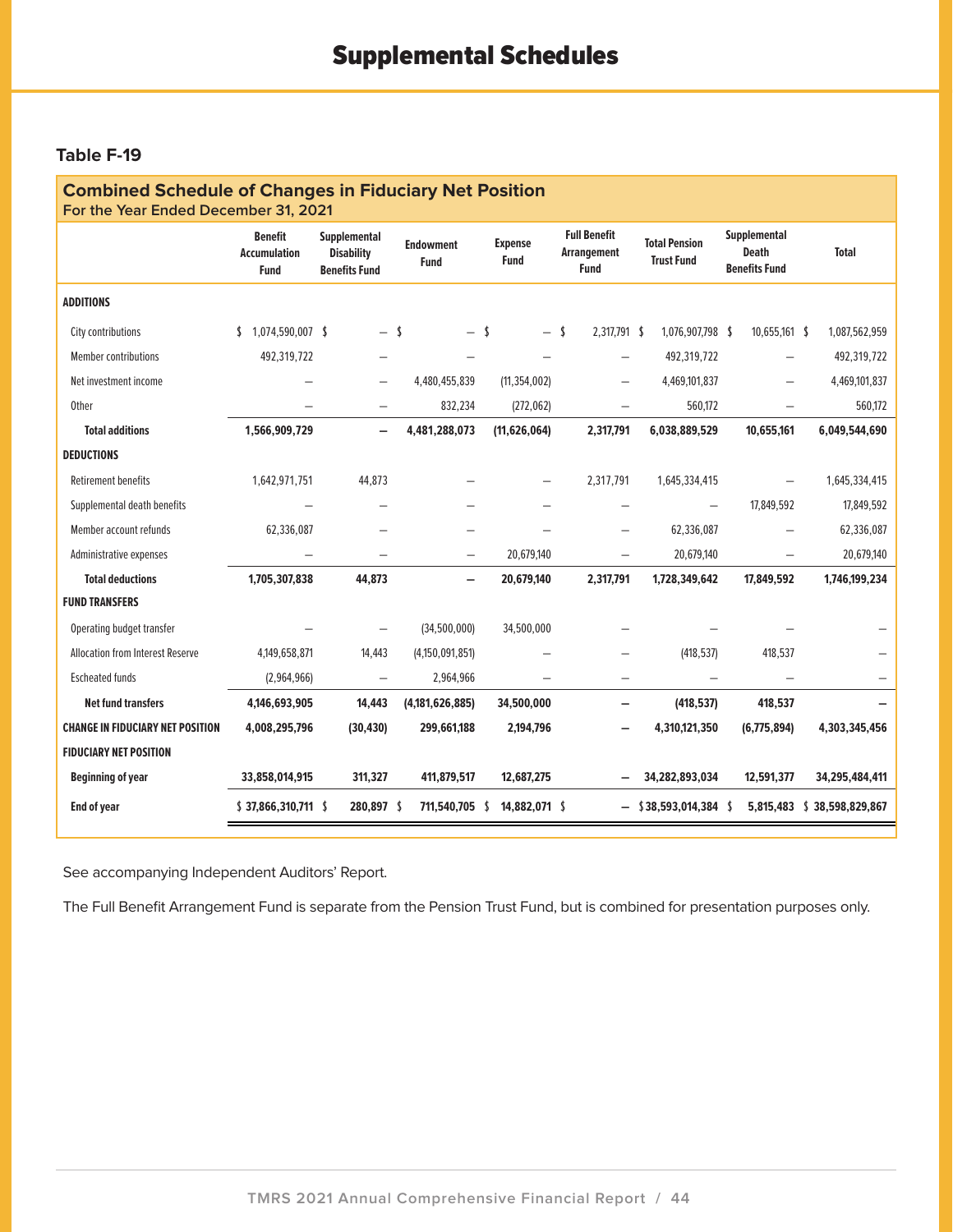# Supplemental Schedules

CONTINUED

### **Table F-20**

| <b>Schedule of Administrative and Investment Expenses</b><br>For the Year Ended December 31, 2021 |    |                                          |    |                               |  |  |  |
|---------------------------------------------------------------------------------------------------|----|------------------------------------------|----|-------------------------------|--|--|--|
|                                                                                                   |    | <b>Administrative</b><br><b>Expenses</b> |    | Investment<br><b>Expenses</b> |  |  |  |
| <b>Personnel services</b>                                                                         |    |                                          |    |                               |  |  |  |
| Staff salaries and benefits                                                                       | \$ | 12,390,730                               | \$ | 4,832,682                     |  |  |  |
| Payroll taxes                                                                                     |    | 703,245                                  |    | 243,753                       |  |  |  |
| Contract labor/temporary services                                                                 |    | 211,402                                  |    |                               |  |  |  |
| Total personnel services                                                                          |    | 13,305,377                               |    | 5,076,435                     |  |  |  |
| <b>Professional services</b>                                                                      |    |                                          |    |                               |  |  |  |
| Actuarial                                                                                         |    | 588,300                                  |    |                               |  |  |  |
| Audit                                                                                             |    | 177,150                                  |    |                               |  |  |  |
| Banking and custodial                                                                             |    | 54,220                                   |    | 2,331,000                     |  |  |  |
| Consulting                                                                                        |    | 1,500,815                                |    | 1,423,604                     |  |  |  |
| Legal                                                                                             |    | 121,962                                  |    | 977,075                       |  |  |  |
| Other services                                                                                    |    | 32,970                                   |    |                               |  |  |  |
| Total professional services                                                                       |    | 2,475,417                                |    | 4,731,679                     |  |  |  |
| <b>Information technology</b>                                                                     |    |                                          |    |                               |  |  |  |
| Cloud services                                                                                    |    | 751,338                                  |    | 1,480,303                     |  |  |  |
| Hardware/software and support                                                                     |    | 934,588                                  |    |                               |  |  |  |
| Equipment/services                                                                                |    | 243,120                                  |    |                               |  |  |  |
| Total information technology                                                                      |    | 1,929,046                                |    | 1,480,303                     |  |  |  |
| <b>Other administrative</b>                                                                       |    |                                          |    |                               |  |  |  |
| <b>Board and Committees</b>                                                                       |    | 61,555                                   |    |                               |  |  |  |
| <b>Business insurance</b>                                                                         |    | 197,277                                  |    |                               |  |  |  |
| City and member outreach                                                                          |    | 599,325                                  |    |                               |  |  |  |
| Depreciation/amortization                                                                         |    | 592,191                                  |    |                               |  |  |  |
| <b>Facilities</b>                                                                                 |    | 985,823                                  |    |                               |  |  |  |
| Professional development                                                                          |    | 158,609                                  |    | 3,726                         |  |  |  |
| Miscellaneous                                                                                     |    | 374,520                                  |    | 61,859                        |  |  |  |
| Total other administrative                                                                        |    | 2,969,300                                |    | 65,585                        |  |  |  |
| <b>Investment fees paid from Trust Fund</b>                                                       |    |                                          |    |                               |  |  |  |
| Management fees                                                                                   |    |                                          |    | 28,787,810                    |  |  |  |
| <b>Transaction costs</b>                                                                          |    |                                          |    | 1,869,035                     |  |  |  |
| Total investment fees paid from Trust Fund                                                        |    |                                          |    | 30,656,845                    |  |  |  |
| <b>Totals</b>                                                                                     | \$ | 20,679,140                               | \$ | 42,010,847                    |  |  |  |

See accompanying Independent Auditors' Report.

Fees for private investments are not reflected as investment expenses in TMRS' financial statements but are included in the net appreciation in fair value of investments as reported on the Statement of Changes in Fiduciary Net Position.